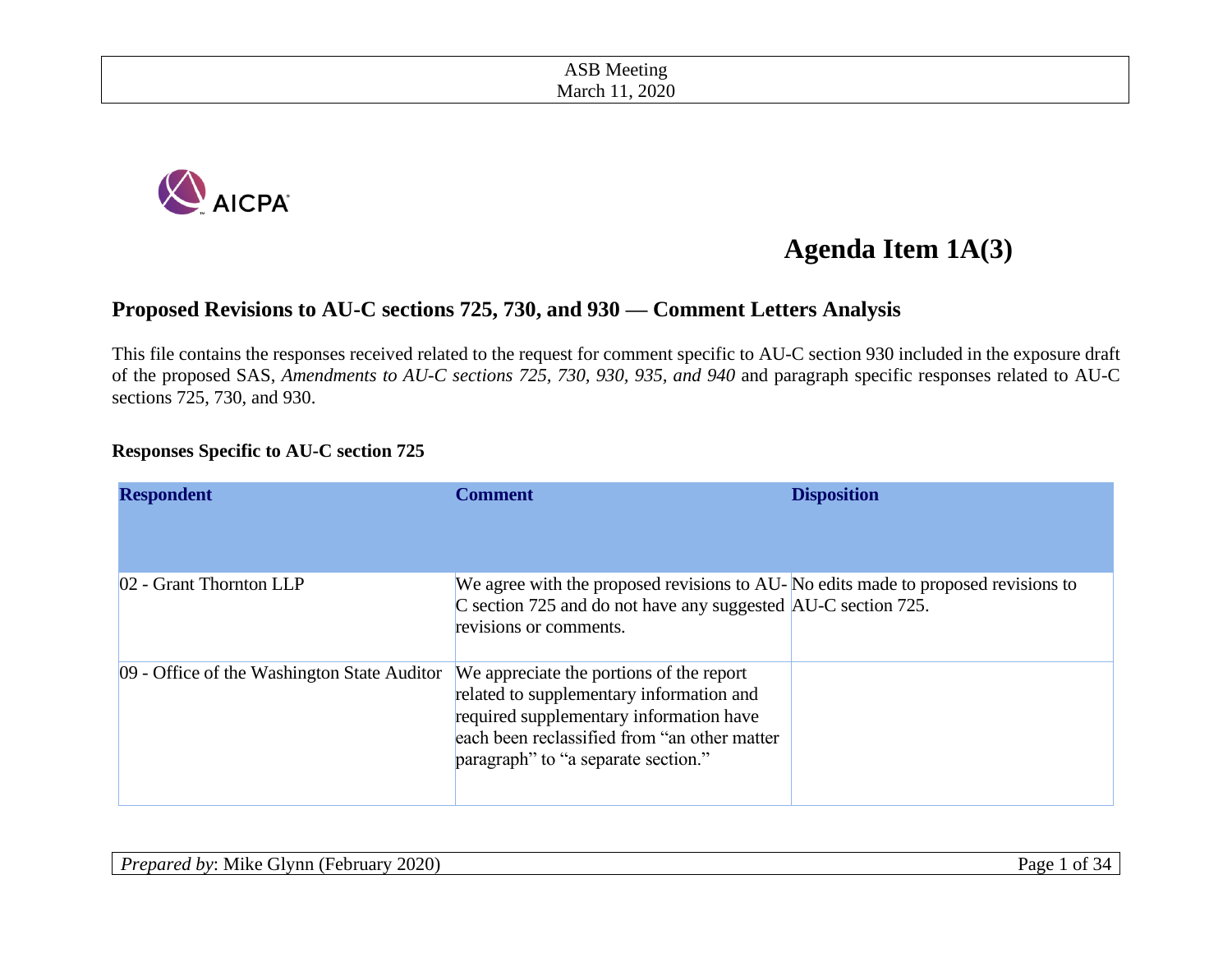| <b>Respondent</b>                 | Comment                                                                                                                                                                                       | <b>Disposition</b> |
|-----------------------------------|-----------------------------------------------------------------------------------------------------------------------------------------------------------------------------------------------|--------------------|
| $14 -$ PricewaterhouseCoopers LLP | As a result of the proposed changes to AU-CDone.<br>section 725, the reference in Exhibit C,<br>paragraph A19 of AU-C section 706 to<br>paragraph 9 of AU-C section 725 should be<br>removed. |                    |

### **Responses Specific to AU-C section 730**

| <b>Respondent</b>       | <b>Comment</b>                                                                                                                                                                                                                                                                                                                                                                                                                                              | <b>Disposition</b> |
|-------------------------|-------------------------------------------------------------------------------------------------------------------------------------------------------------------------------------------------------------------------------------------------------------------------------------------------------------------------------------------------------------------------------------------------------------------------------------------------------------|--------------------|
| 02 - Grant Thornton LLP | In considering the proposed revisions to AU-See discussion memorandum.<br>$C$ 730, we considered the existing<br>requirements along with those of AU-C 725.<br>We question whether AU-C 730 should<br>include a requirement for the auditor to<br>indicate in its report that the required<br>supplementary information is the<br>responsibility of management. In instances<br>where the auditor reports on both<br>supplementary information and required |                    |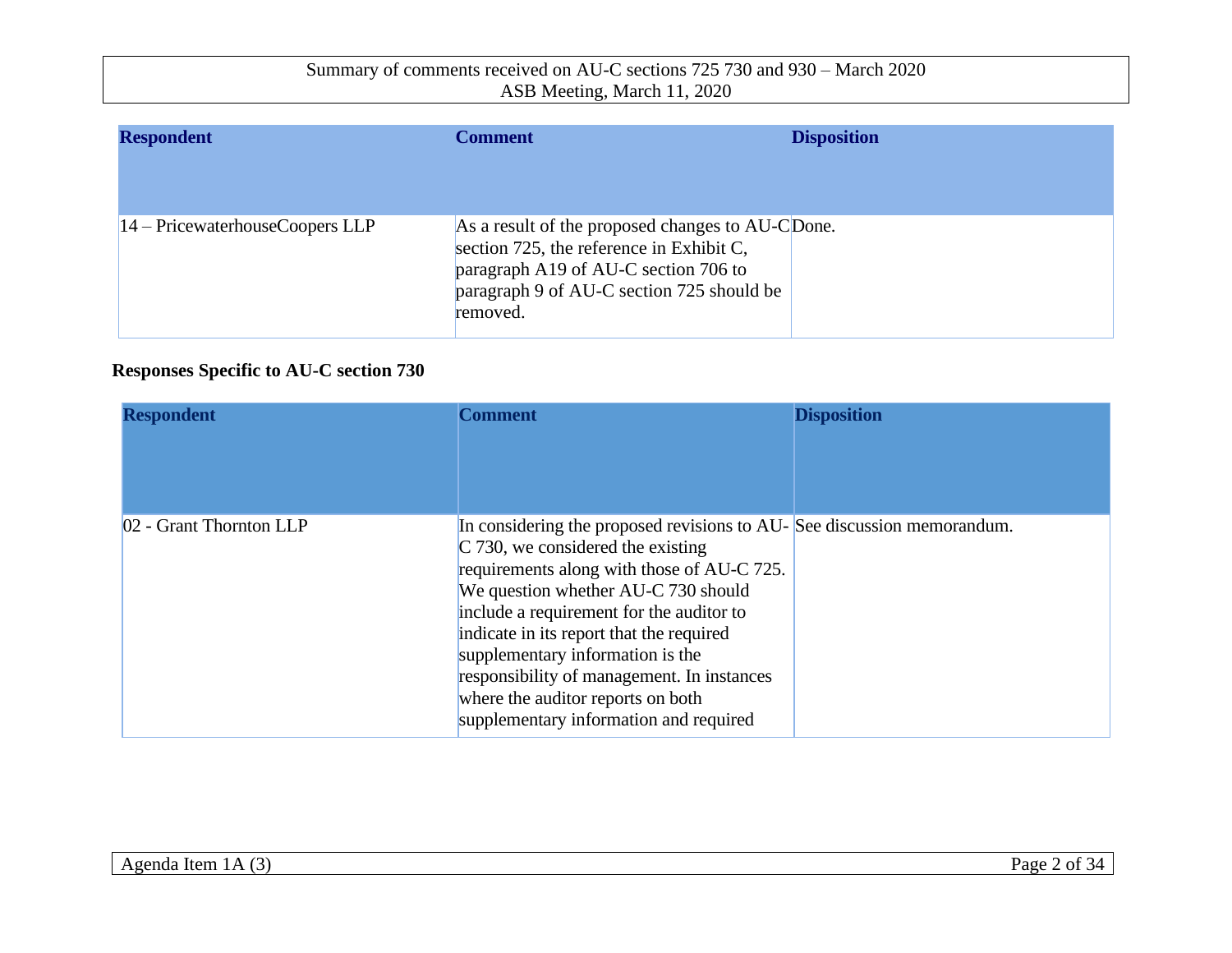| <b>Respondent</b>       | <b>Comment</b>                                                                                                                                                                                                                                                                                                                                                                                                                         | <b>Disposition</b> |
|-------------------------|----------------------------------------------------------------------------------------------------------------------------------------------------------------------------------------------------------------------------------------------------------------------------------------------------------------------------------------------------------------------------------------------------------------------------------------|--------------------|
|                         | supplementary information, we believe the<br>lack of such a statement under one section in<br>the auditor's report could be confusing or<br>misleading to readers. In the interest of<br>clarity and consistency, we encourage the<br>Board to consider adding to AU-C section<br>730 a requirement similar to that in AU-C<br>725. We've provided proposed language for<br>the Board's consideration in the<br>accompanying appendix. |                    |
| 02 - Grant Thornton LLP | As per our recommendation in the body of<br>our letter, we propose that the following<br>required element be added after paragraphs<br>.08b and .09b and that the subsequent sub-<br>bullets of each paragraph be renumbered:<br>A statement that the required<br>supplementary information is the<br>responsibility of management                                                                                                     |                    |
| 02 - Grant Thornton LLP | If the Board accepts our proposed addition<br>above, the illustrative examples will require<br>updating to include the statement regarding<br>management's responsibility.                                                                                                                                                                                                                                                             |                    |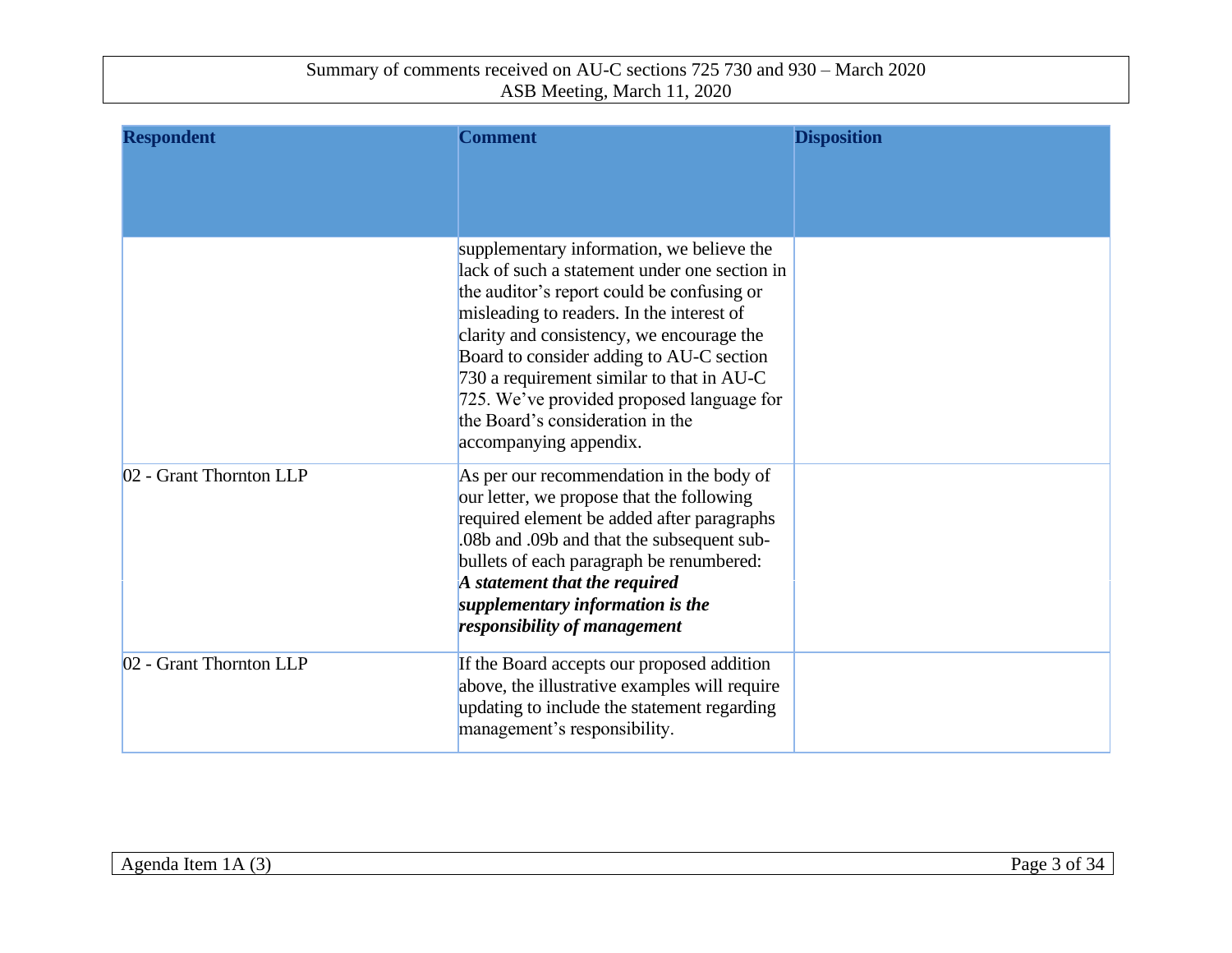| Summary of comments received on AU-C sections 725 730 and 930 – March 2020 |  |
|----------------------------------------------------------------------------|--|
| ASB Meeting, March 11, 2020                                                |  |

| <b>Respondent</b>                 | <b>Comment</b>                                                                                                                                                                              | <b>Disposition</b> |
|-----------------------------------|---------------------------------------------------------------------------------------------------------------------------------------------------------------------------------------------|--------------------|
| $14 -$ PricewaterhouseCoopers LLP | As a result of the proposed changes to AU-<br>$C$ section 730, the reference in Exhibit C,<br>paragraph A19 of AU-C section 706 to<br>paragraph 7 of AU-C section 930 should be<br>removed. | Done.              |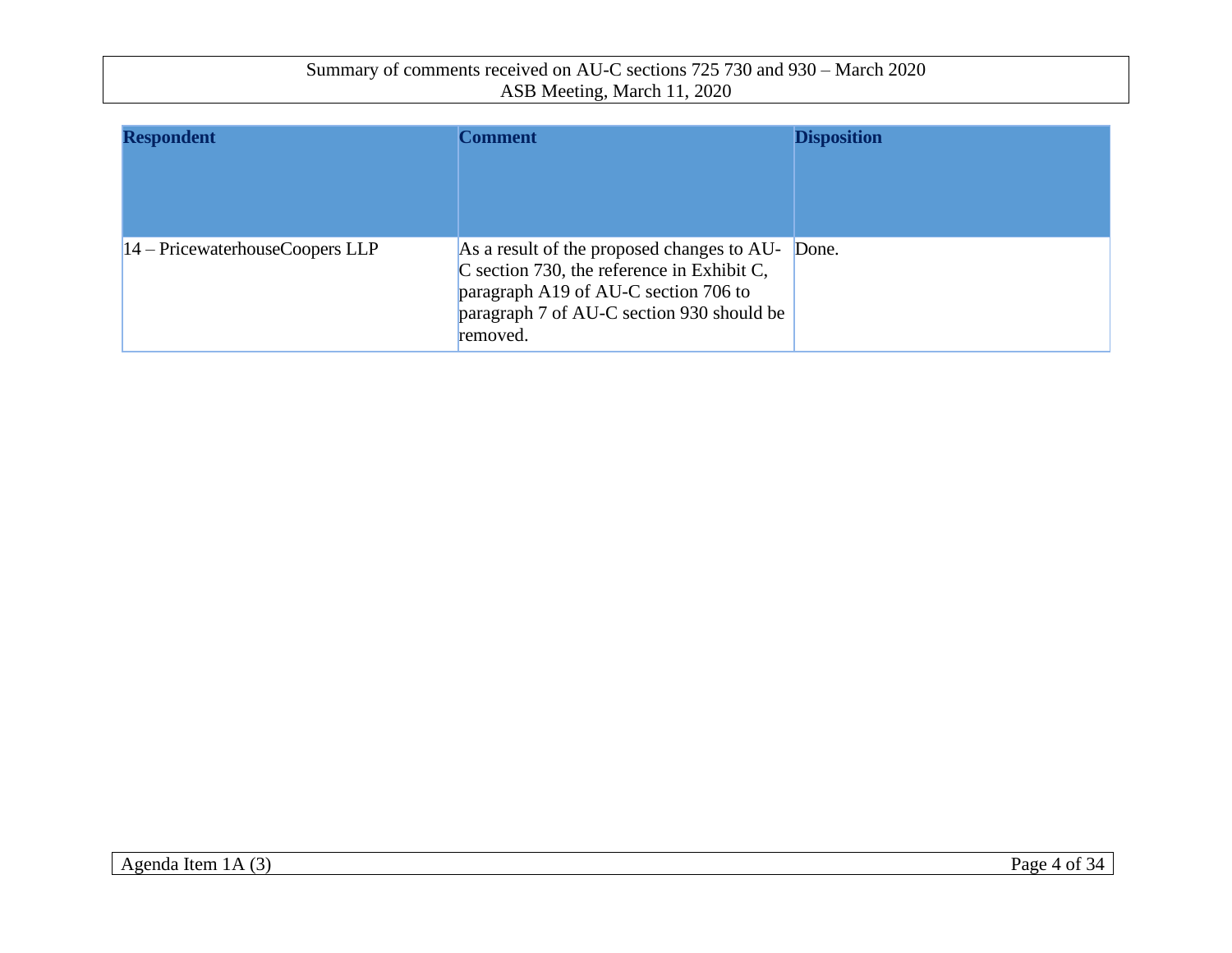### **AU-C section 930 – Paragraph Specific Responses**

| Paragraph#                          | <b>Respondent</b>                         | <b>Comment</b>                                                                                                                                                                                                                                                       | <b>Disposition</b>                                                                                                                                                                                                                                                     |
|-------------------------------------|-------------------------------------------|----------------------------------------------------------------------------------------------------------------------------------------------------------------------------------------------------------------------------------------------------------------------|------------------------------------------------------------------------------------------------------------------------------------------------------------------------------------------------------------------------------------------------------------------------|
|                                     |                                           |                                                                                                                                                                                                                                                                      |                                                                                                                                                                                                                                                                        |
| AU-C section 930 -<br>paragraph .31 | 14 – PricewaterhouseCoopers<br><b>LLP</b> | We recommend that the<br>requirements around items such as<br>Title, Addressee, Opinion, etc. be<br>listed in separate paragraphs (as<br>compared to required elements<br>within a single requirement) in order<br>to maintain consistency with AU-C<br>section 700. | ASB had determined to not include<br>the requirements in separate<br>paragraphs as the changes are<br>intended to be conforming and<br>adding a large number of new<br>paragraphs (even if it is only a<br>drafting convention) was determined<br>to not be preferred. |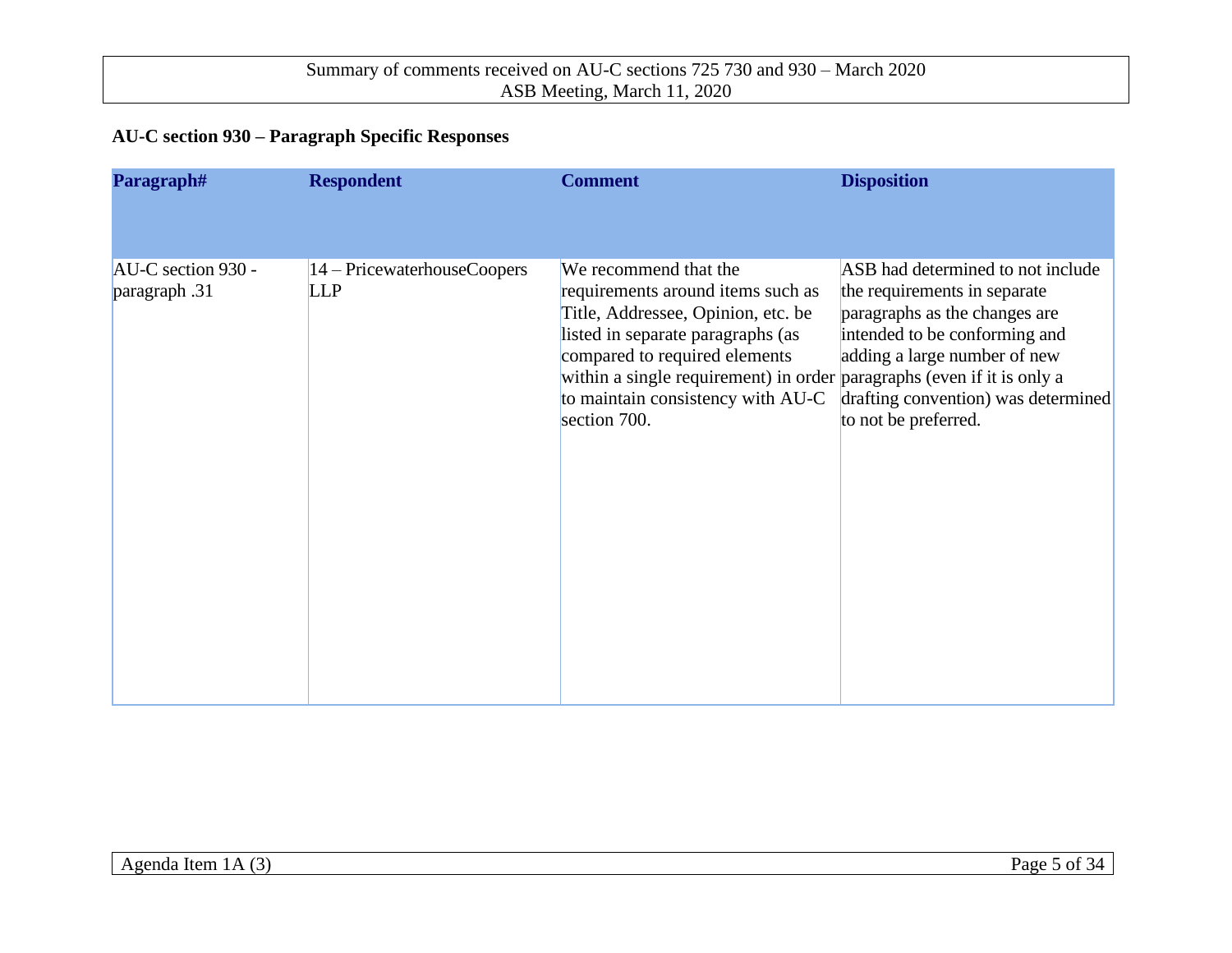| Paragraph#         | <b>Respondent</b>             | <b>Comment</b>                                                                                                                                      | <b>Disposition</b>                   |
|--------------------|-------------------------------|-----------------------------------------------------------------------------------------------------------------------------------------------------|--------------------------------------|
|                    |                               |                                                                                                                                                     |                                      |
| AU-C section 930 - | $14 -$ PricewaterhouseCoopers | Even if the ASB declines to move                                                                                                                    | Pursuant to the ASB's directive, the |
| paragraph .31      | <b>LLP</b>                    | the elements within paragraph 31 of reporting elements are consistent<br>AU-C section 930 to separate<br>requirements to maintain consistency 4105. | with the elements in PCAOB AS        |
|                    |                               | with AU-C section 700, we believe<br>the language in paragraph 31 should                                                                            |                                      |
|                    |                               | be more closely aligned to AU-C<br>section 700. For example, AU-C<br>section 700.25a states, "Identify the                                          |                                      |
|                    |                               | entity whose financial statements<br>have been audited," whereas AU-C                                                                               |                                      |
|                    |                               | section $930.31c(i)$ has been changed<br>from "identifies the entity whose                                                                          |                                      |
|                    |                               | interim financial information has<br>been reviewed" (which is consistent                                                                            |                                      |
|                    |                               | with AU-C section 700) to "the<br>name of the name of the entity<br>whose interim financial information                                             |                                      |
|                    |                               | has been reviewed." We note similar<br>inconsistencies in AU-C section                                                                              |                                      |
|                    |                               | $930.31c(ii)$ , AU-C section<br>$930.31c(iii)$ , AU-C section                                                                                       |                                      |
|                    |                               | $930.31c(iv)$ , and AU-C section<br>$930.31c(v)$ .                                                                                                  |                                      |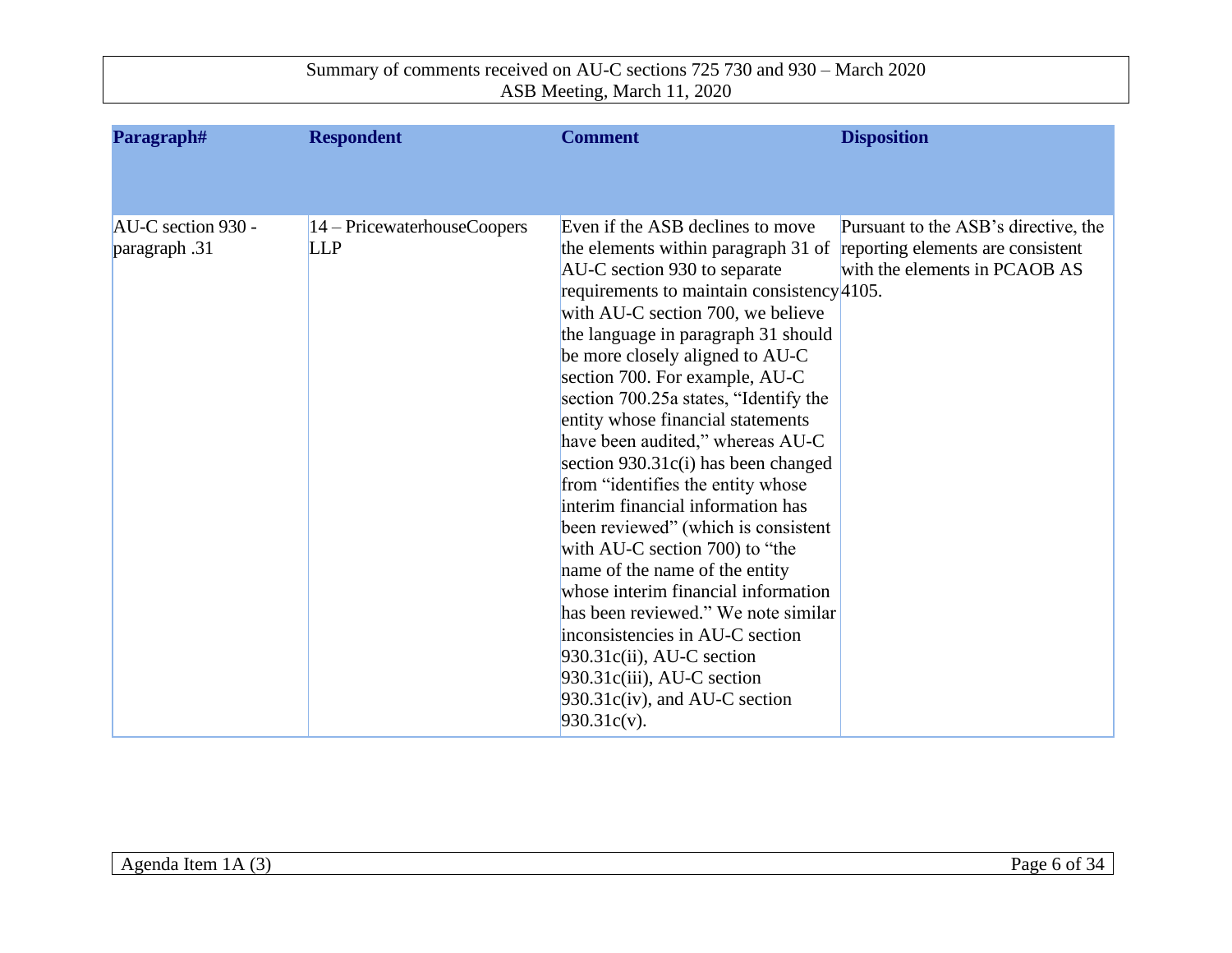| Paragraph#                           | <b>Respondent</b>       | <b>Comment</b>                                                                                                                                                                                                                                                                                           | <b>Disposition</b>            |
|--------------------------------------|-------------------------|----------------------------------------------------------------------------------------------------------------------------------------------------------------------------------------------------------------------------------------------------------------------------------------------------------|-------------------------------|
|                                      |                         |                                                                                                                                                                                                                                                                                                          |                               |
| AU-C section 930 -<br>paragraph .31a | 02 - Grant Thornton LLP | To align more closely with SAS 134, $ Agreed - note$ , the wording in the<br>we recommend the following<br>revision:<br>A title that includes the word<br>independent to clearly indicates that it<br>is the report of an independent<br>auditor.                                                        | ED is consistent with SSARSs. |
| AU-C section 930 -<br>paragraph .31d | 02 - Grant Thornton LLP | For clarification and consistency, we Agreed.<br>recommend the following revision.<br>A section, directly following the<br>"Results of <b>Review of</b> Interim<br>Financial Information" section, that<br>includes the heading "Basis for<br>Review Results," and includes the<br>following statements: |                               |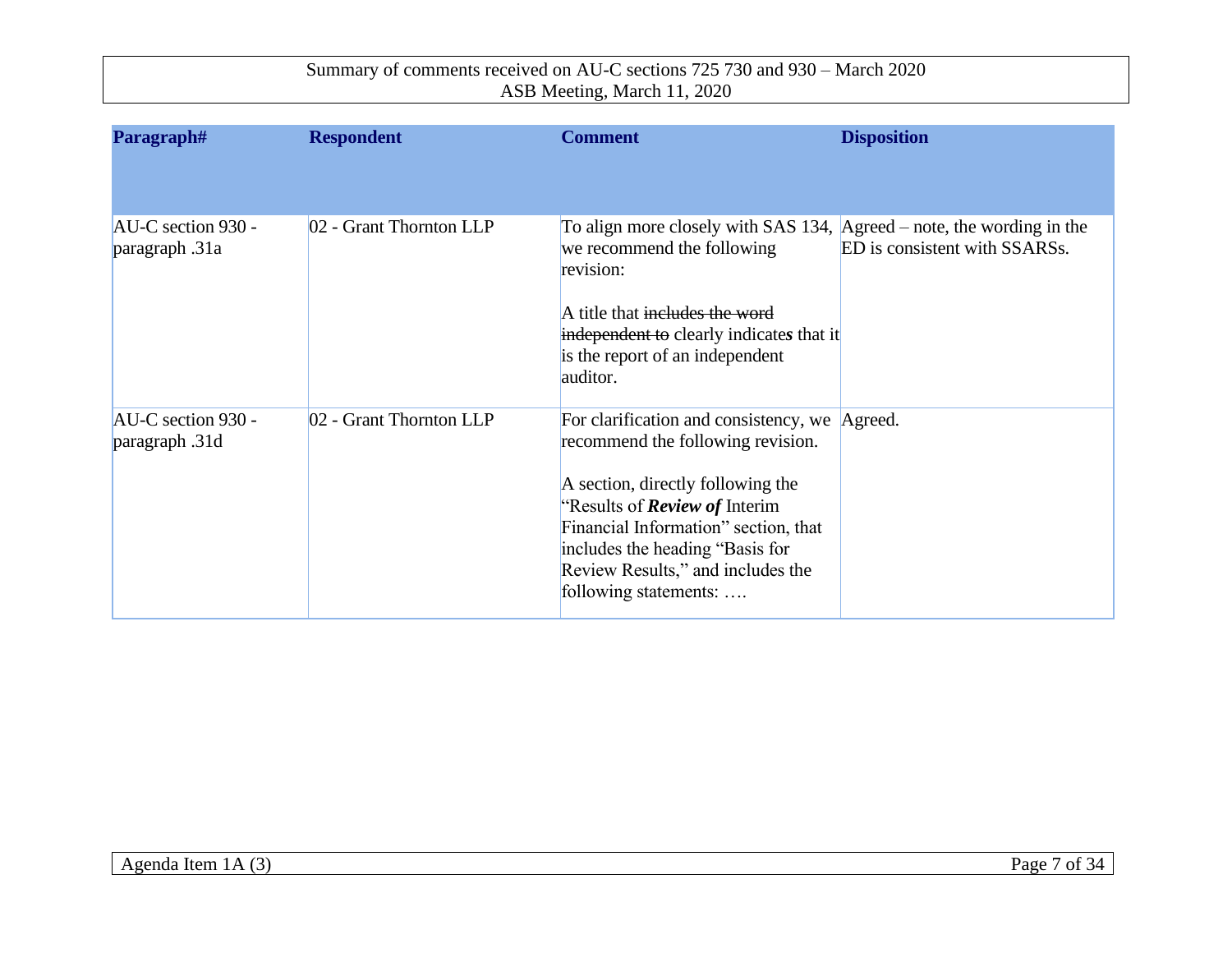| Paragraph#<br><b>Respondent</b>                                | <b>Comment</b>                                                                                                                                                                                                                                                                                                                                                                                                                                                                                                                                                                                                                                                                                                                                                                                 | <b>Disposition</b>                                                           |  |
|----------------------------------------------------------------|------------------------------------------------------------------------------------------------------------------------------------------------------------------------------------------------------------------------------------------------------------------------------------------------------------------------------------------------------------------------------------------------------------------------------------------------------------------------------------------------------------------------------------------------------------------------------------------------------------------------------------------------------------------------------------------------------------------------------------------------------------------------------------------------|------------------------------------------------------------------------------|--|
|                                                                |                                                                                                                                                                                                                                                                                                                                                                                                                                                                                                                                                                                                                                                                                                                                                                                                |                                                                              |  |
| 03 - Ernst & Young LLP<br>AU-C section 930 -<br>paragraph .31d | the description of the requirements of<br>AU-C section 930, paragraph 31.d, to<br>better align with the drafting<br>convention used in AU-C section 700<br>(SAS No. 134):<br>$\mathbf{d}$ .<br>the "Results of Interim Financial"<br>Information" section, that includes<br>the heading "Basis for Review<br>Results," and includes <i>does</i> the<br>following statements: (Ref: par.<br>(A50)<br><i>States that</i> $\pm$ the review was<br>conducted in accordance with<br><b>generally accepted</b> auditing standards<br>applicable to reviews of interim<br>financial information generally<br>accepted and identifies in the United<br>States of America as the country of<br>origin of those standards applicable<br>to reviews of interim financial<br>information. (Ref: par. .A51) | We recommend the following edits to Agreed.<br>A section, directly following |  |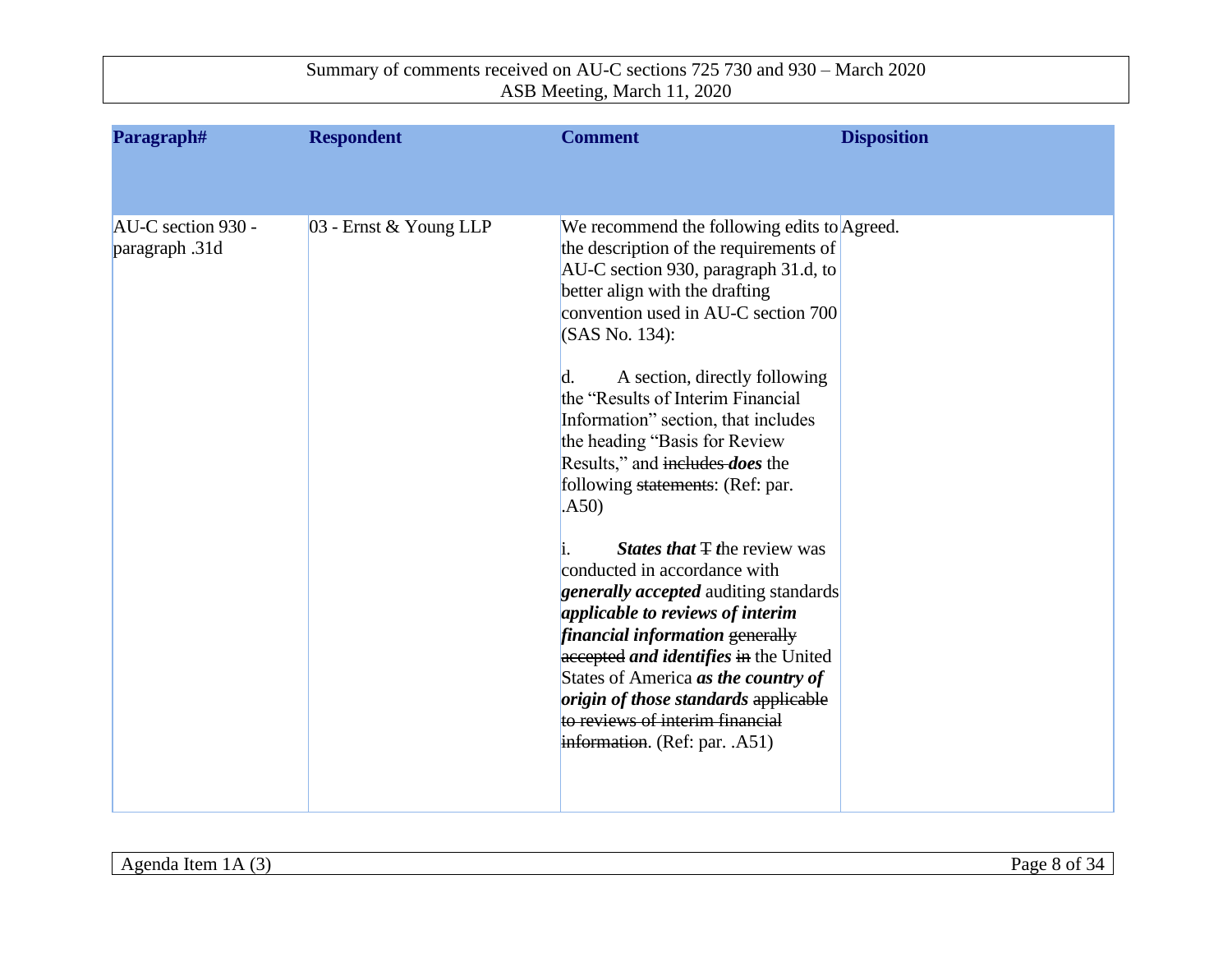| Paragraph# | <b>Respondent</b> | <b>Comment</b>                                                                                                                                                                                                                                                      | <b>Disposition</b> |
|------------|-------------------|---------------------------------------------------------------------------------------------------------------------------------------------------------------------------------------------------------------------------------------------------------------------|--------------------|
|            |                   |                                                                                                                                                                                                                                                                     |                    |
|            |                   |                                                                                                                                                                                                                                                                     |                    |
|            |                   | ii.<br>Includes a statement that a $A$<br>review of interim financial<br>information consists principally of<br>applying analytical procedures and<br>making inquiries of persons<br>responsible for financial and<br>accounting matters.                           |                    |
|            |                   | iii.<br>Includes a statement that a $A$<br>review of interim financial<br>information is substantially less in<br>scope than an audit conducted in<br>accordance with auditing standards<br>generally accepted in the United<br>States of America, the objective of |                    |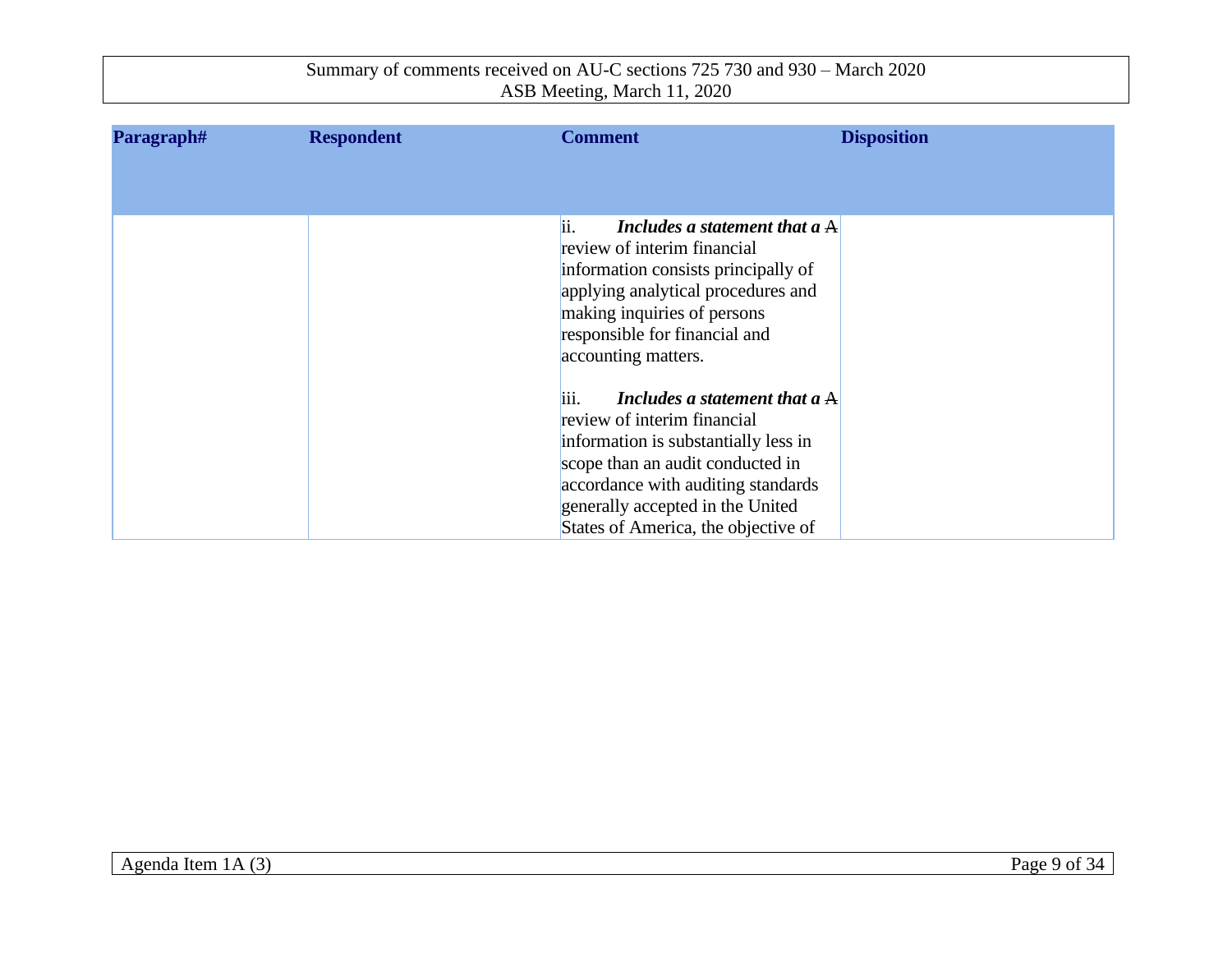| Paragraph# | <b>Respondent</b> | <b>Comment</b>                                                                   | <b>Disposition</b> |
|------------|-------------------|----------------------------------------------------------------------------------|--------------------|
|            |                   |                                                                                  |                    |
|            |                   |                                                                                  |                    |
|            |                   | which is an expression of an opinion<br>regarding the financial statements       |                    |
|            |                   | <i>information</i> as a whole, and                                               |                    |
|            |                   | accordingly, the auditor does not                                                |                    |
|            |                   | express such an opinion.                                                         |                    |
|            |                   | Includes a statement that $\pm$<br>iv.                                           |                    |
|            |                   | the auditor is required to be                                                    |                    |
|            |                   | independent of the entity and to meet<br>the auditor's other ethical             |                    |
|            |                   | responsibilities, in accordance with                                             |                    |
|            |                   | the relevant ethical requirements                                                |                    |
|            |                   | relating to the review. (Ref: par.<br>$.A52-.A53)$                               |                    |
|            |                   |                                                                                  |                    |
|            |                   | <i>States whether</i> $\pm$ <i>the auditor</i><br>V.                             |                    |
|            |                   | believes that the results of the review<br>procedures provide a reasonable basis |                    |
|            |                   | for the auditor's conclusion.                                                    |                    |
|            |                   |                                                                                  |                    |
|            |                   |                                                                                  |                    |
|            |                   |                                                                                  |                    |
|            |                   |                                                                                  |                    |
|            |                   |                                                                                  |                    |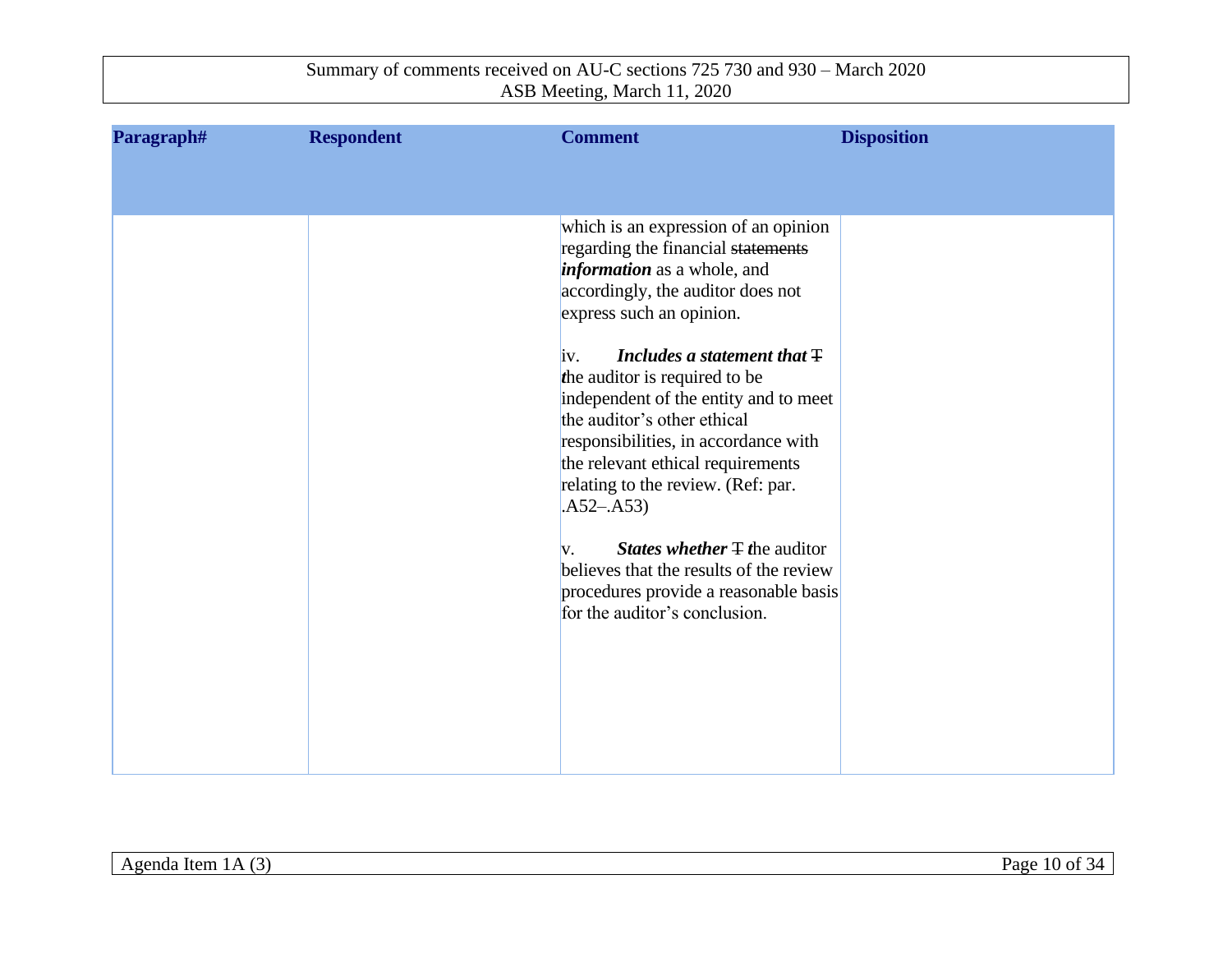| Paragraph#                           | <b>Respondent</b>          | <b>Comment</b>                                                                                                                                                                                                                                                                                                                      | <b>Disposition</b> |
|--------------------------------------|----------------------------|-------------------------------------------------------------------------------------------------------------------------------------------------------------------------------------------------------------------------------------------------------------------------------------------------------------------------------------|--------------------|
| AU-C section 930 -<br>paragraph .31d | 08 - Deloitte & Touche LLP | In paragraph .31d, the words<br>"Review of" are missing, see<br>proposed edit below.<br>$d.$ A section, directly following the<br>"Results of <b>Review of</b> Interim<br>Financial Information" section, that<br>includes the heading "Basis for<br>Review Results," and includes the<br>following statements: (Ref: par.<br>(A50) | Agreed.            |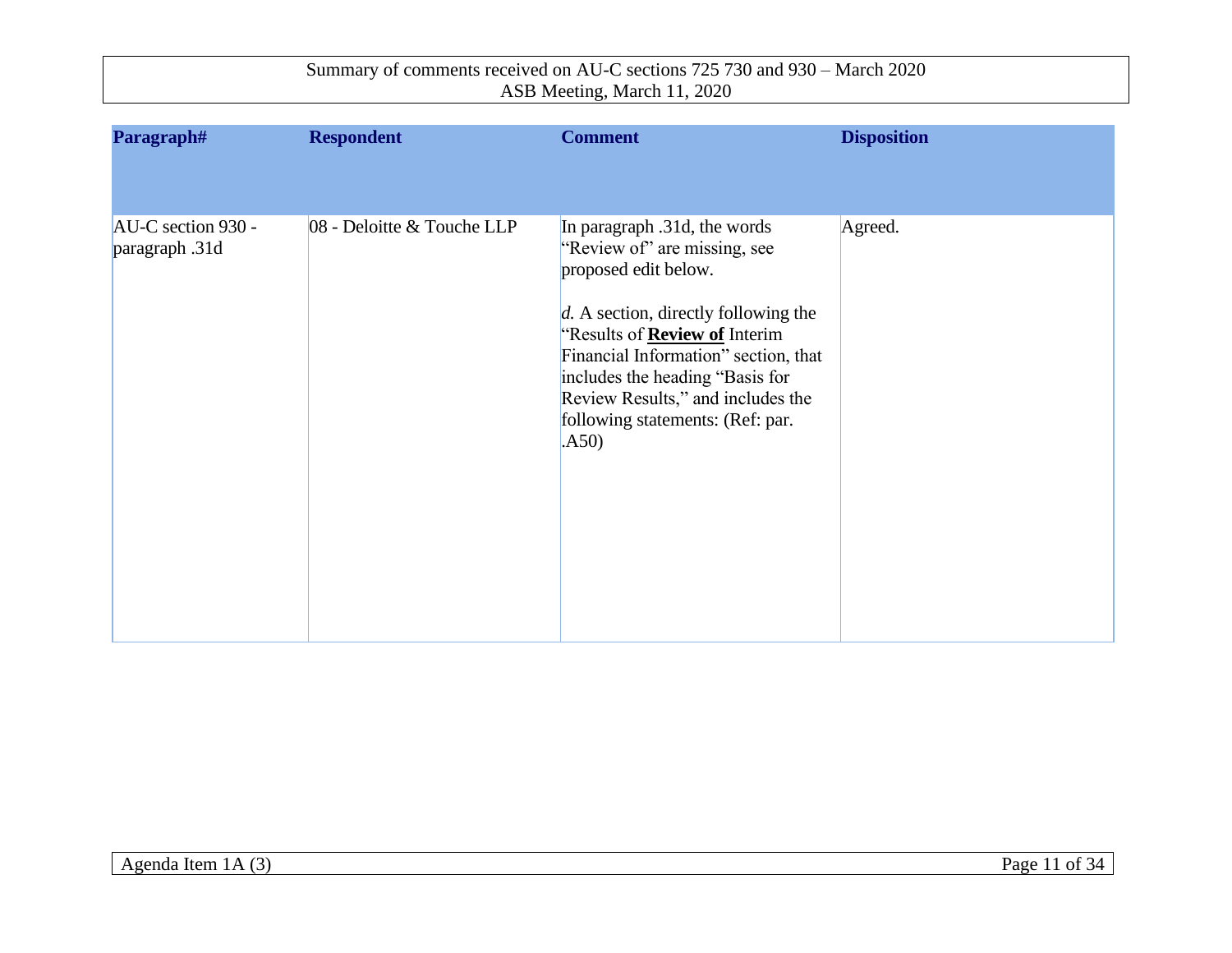| Paragraph#                           | <b>Respondent</b>                         | <b>Comment</b>                                                                                                                                                                                                                                                                                                                                                                                                                                                         | <b>Disposition</b> |
|--------------------------------------|-------------------------------------------|------------------------------------------------------------------------------------------------------------------------------------------------------------------------------------------------------------------------------------------------------------------------------------------------------------------------------------------------------------------------------------------------------------------------------------------------------------------------|--------------------|
|                                      |                                           |                                                                                                                                                                                                                                                                                                                                                                                                                                                                        |                    |
| AU-C section 930 -<br>paragraph .31d | 14 – PricewaterhouseCoopers<br><b>LLP</b> | We also believe the following edit<br>(shown in underline) is needed to<br>paragraph 31d to align with<br>paragraph 31a and the illustrative<br>report:<br>A section, directly<br>following the "Results of<br>Review of Interim<br>Financial Information"<br>section, that includes the<br>heading "Basis for<br>Review Results," and<br>includes the following<br>statements                                                                                         | Done               |
| AU-C section 930 -<br>paragraph .31e | 08 - Deloitte & Touche LLP                | In paragraph .31e (and corresponding<br>illustrative reports) a section with the<br>heading "Management's<br>Responsibility for the Interim<br>Financial Information" is required.<br>However, AU-C section 700 uses the<br>term "Responsibilities of<br>Management for the Financial<br>Statements." It is unclear why<br>paragraph .31e of AU-C section 930<br>requires different terminology.<br>Consider whether a change to<br>paragraph .31e of AU-C section 930 |                    |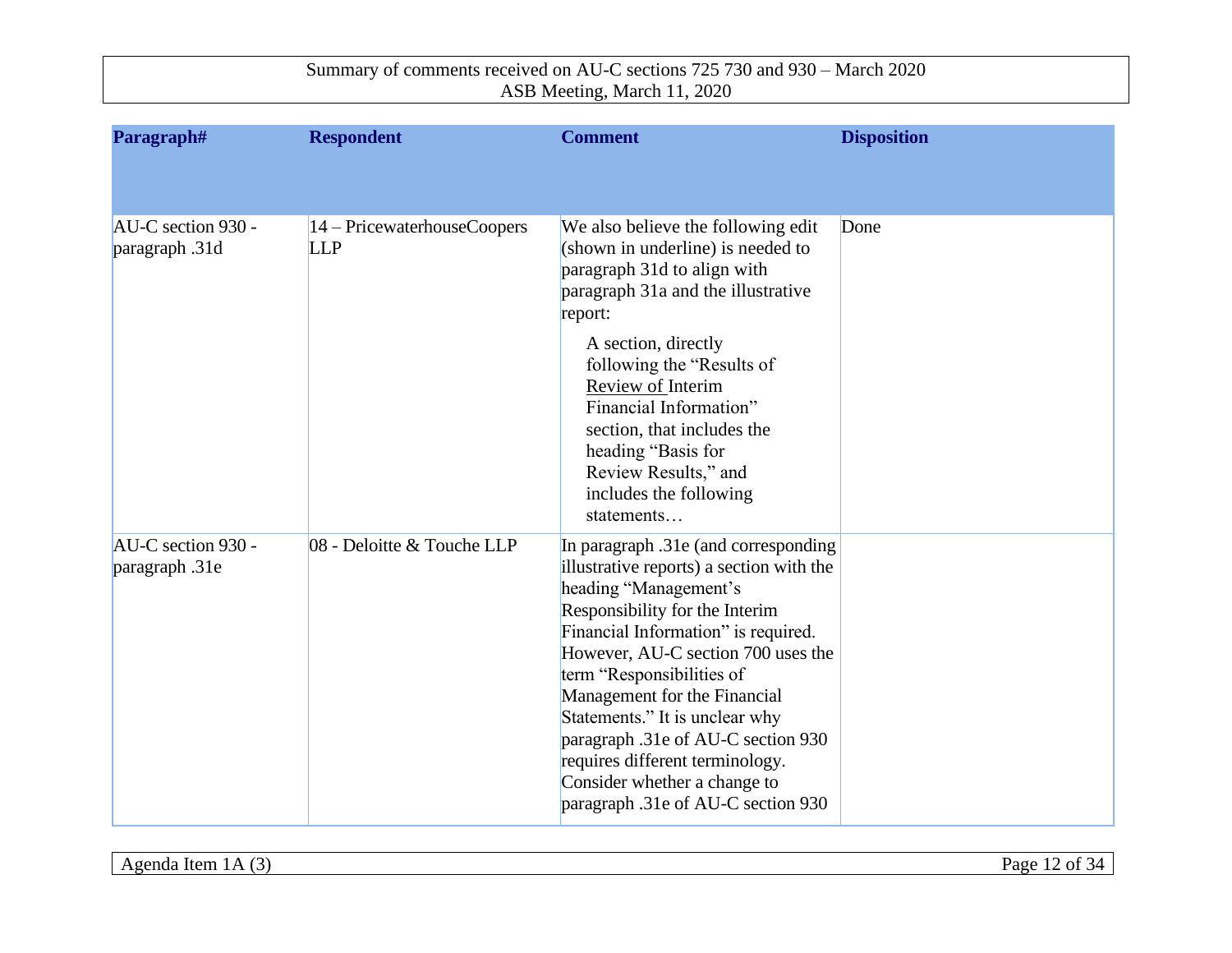| Paragraph#         | <b>Respondent</b>       | <b>Comment</b>                                                                     | <b>Disposition</b> |
|--------------------|-------------------------|------------------------------------------------------------------------------------|--------------------|
|                    |                         |                                                                                    |                    |
|                    |                         |                                                                                    |                    |
|                    |                         | as well as the illustrative examples                                               |                    |
|                    |                         | should be made to conform the                                                      |                    |
|                    |                         | section heading to AU-C section 700.                                               |                    |
|                    |                         | e. A section that includes the heading $A \text{greed}$ – note, the wording in the |                    |
|                    |                         | "Responsibilities of Management's ED is consistent with SSARSs.                    |                    |
|                    |                         | <b>Responsibility</b> for the Interim<br>Financial Information" and includes a     |                    |
|                    |                         | statement that management is                                                       |                    |
|                    |                         | responsible for the preparation and                                                |                    |
|                    |                         | fair presentation of the interim                                                   |                    |
|                    |                         | financial information in accordance                                                |                    |
|                    |                         | with the applicable financial                                                      |                    |
|                    |                         | reporting framework, and for the                                                   |                    |
|                    |                         | design, implementation, and                                                        |                    |
|                    |                         | maintenance of internal control                                                    |                    |
|                    |                         | relevant to the preparation and fair                                               |                    |
|                    |                         | presentation of interim financial                                                  |                    |
|                    |                         | information that is free from material                                             |                    |
|                    |                         | misstatement, whether due to fraud or<br>error.                                    |                    |
|                    |                         |                                                                                    |                    |
| AU-C section 930 - | 02 - Grant Thornton LLP | We question the utility of this                                                    | Agreed.            |
| paragraph .32      |                         | paragraph since AU-C 570 does not                                                  |                    |
|                    |                         | contain reporting requirements                                                     |                    |
|                    |                         | related to reviews of interim financial                                            |                    |
|                    |                         | information. Rather, it is our                                                     |                    |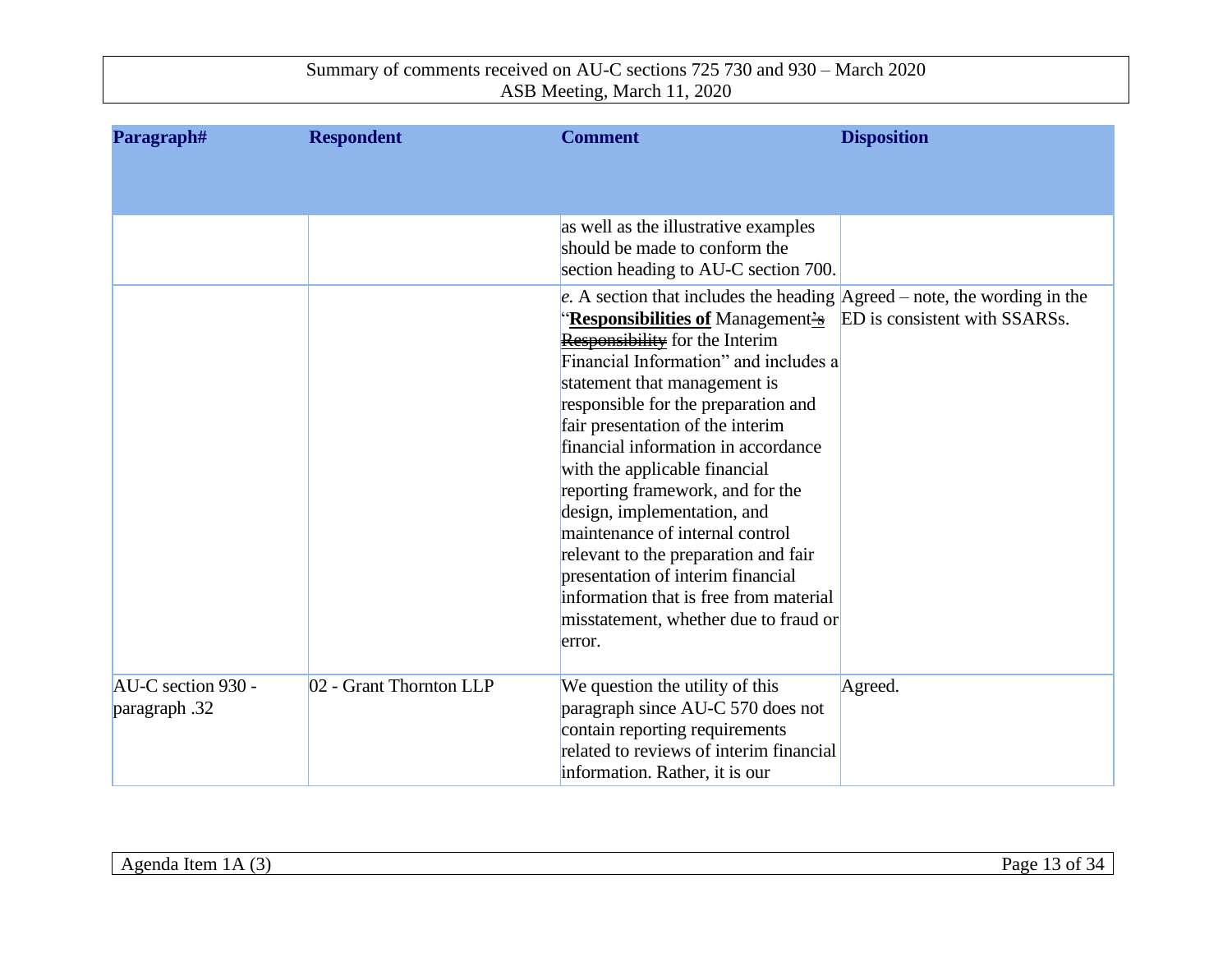| Paragraph#                          | <b>Respondent</b>                         | <b>Comment</b>                                                                                                                                                                                                                                                                                                                                                        | <b>Disposition</b>                                                                                                                             |
|-------------------------------------|-------------------------------------------|-----------------------------------------------------------------------------------------------------------------------------------------------------------------------------------------------------------------------------------------------------------------------------------------------------------------------------------------------------------------------|------------------------------------------------------------------------------------------------------------------------------------------------|
|                                     |                                           | understanding that the requirements<br>for going concern reporting are<br>provided in proposed paragraph .39<br>in AU-C 930. It is therefore unclear<br>what paragraph .32 is directing<br>auditors to do, and we recommend<br>deleting this paragraph.                                                                                                               |                                                                                                                                                |
| AU-C section 930 -<br>paragraph .32 | 14 – PricewaterhouseCoopers<br><b>LLP</b> | We believe consideration should be<br>combining<br>given<br>the<br>to to<br>requirements in paragraphs 32 and<br>39 to explain in a holistic manner<br>how going concern matters are<br>expected to be described in the<br>review report. As currently drafted,<br>it is unclear whether the intent of<br>paragraph 32 is the same as the<br>intent of paragraph 39b. | Paragraph .32 has been deleted so<br>that the reporting requirements with<br>respect to going concern are<br>included within AU-C section 930. |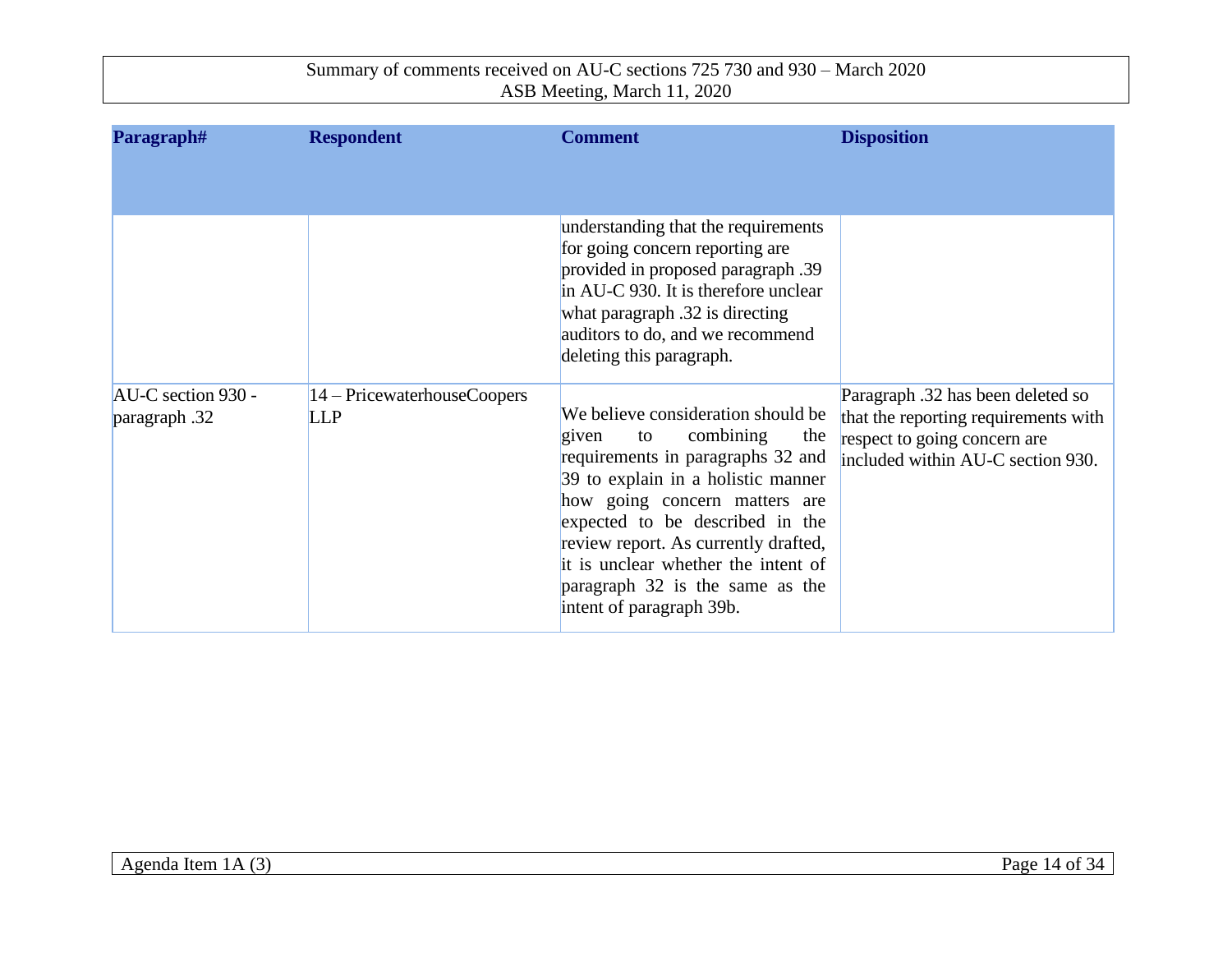| Paragraph#        | <b>Respondent</b>                      | <b>Comment</b>                           | <b>Disposition</b>                 |
|-------------------|----------------------------------------|------------------------------------------|------------------------------------|
|                   |                                        |                                          |                                    |
|                   |                                        |                                          |                                    |
| AU-C section 930, | $ 14 - \text{PricewaterhouseCoopers} $ | Paragraph 39 of AU-C section 930         | The requirement is consistent with |
| paragraph .39     | <b>LLP</b>                             | could be viewed as requiring the         | paragraph .24 of AU-C section 570. |
|                   |                                        | phrase "an Entity's" to be used in the   |                                    |
|                   |                                        | auditor's review report, even if the     |                                    |
|                   |                                        | rest of the report uses another term,    |                                    |
|                   |                                        | such as "the Company." We believe        |                                    |
|                   |                                        | this could result in a discrepancy       |                                    |
|                   |                                        | between how the Company is               |                                    |
|                   |                                        | referenced throughout the report.        |                                    |
|                   |                                        | Therefore, we suggest paragraph 39       |                                    |
|                   |                                        | should be clarified to require a         |                                    |
|                   |                                        | heading "Substantial Doubt About         |                                    |
|                   |                                        | the Entity's Ability to Continue as a    |                                    |
|                   |                                        | Going Concern, or other appropriate      |                                    |
|                   |                                        | heading". This would also provide        |                                    |
|                   |                                        | flexibility for the rest of the heading, |                                    |
|                   |                                        | for example, we have seen                |                                    |
|                   |                                        | "Significant Doubt" used if the          |                                    |
|                   |                                        | financial statements are IFRS as         |                                    |
|                   |                                        | issued by the IASB. Using the            |                                    |
|                   |                                        | phrase is consistent with some other     |                                    |
|                   |                                        | AU-C sections, for example, in the       |                                    |
|                   |                                        | Exposure Draft it is used in AU-C        |                                    |
|                   |                                        | section 725.09, AU-C section             |                                    |
|                   |                                        | 730.07, and AU-C section 940.64g.        |                                    |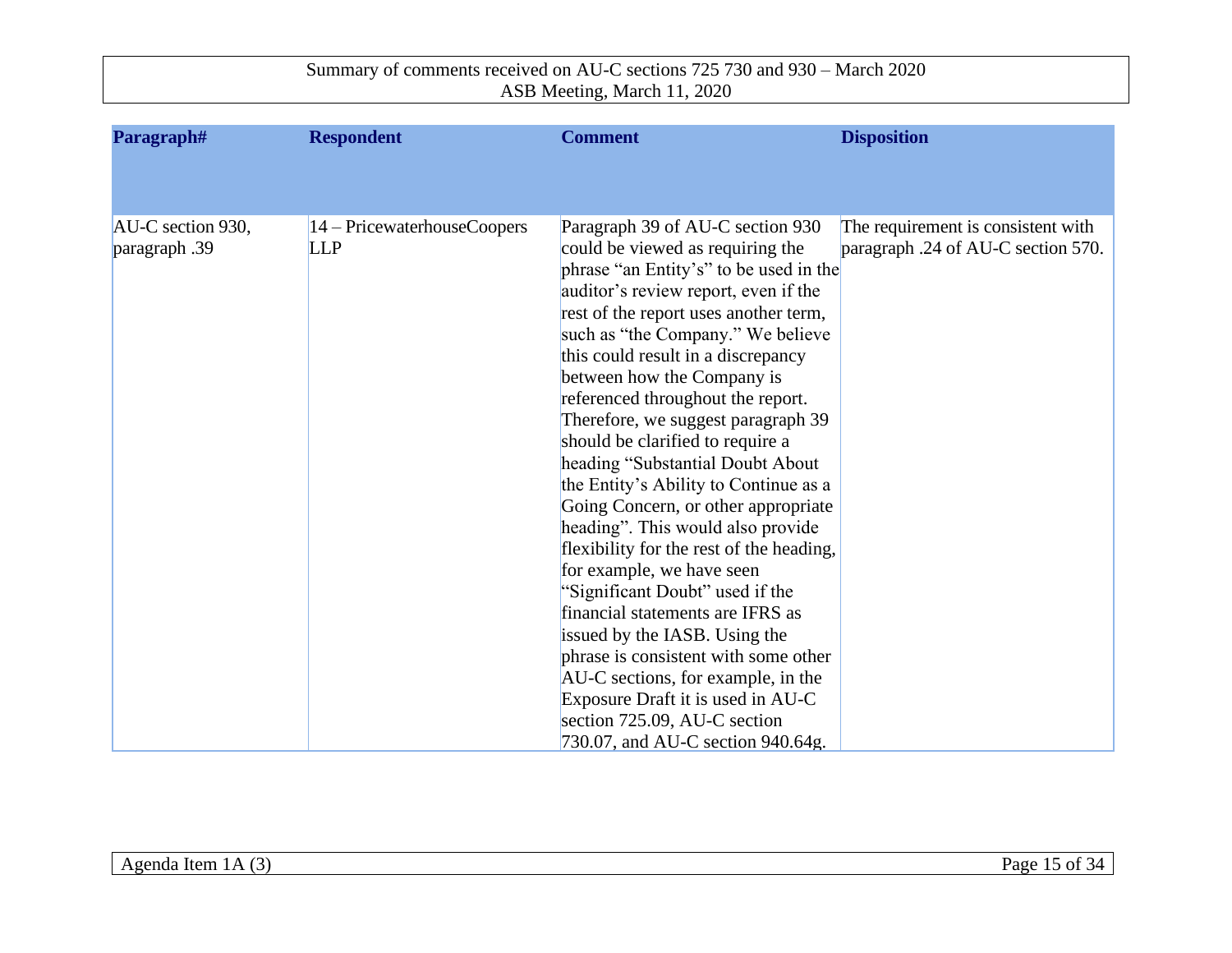| Paragraph# | <b>Respondent</b> | <b>Comment</b>                                                                                                                                                                                                                                                                                                                                                                                                                                                                                                                                  | <b>Disposition</b>                                                 |
|------------|-------------------|-------------------------------------------------------------------------------------------------------------------------------------------------------------------------------------------------------------------------------------------------------------------------------------------------------------------------------------------------------------------------------------------------------------------------------------------------------------------------------------------------------------------------------------------------|--------------------------------------------------------------------|
|            |                   |                                                                                                                                                                                                                                                                                                                                                                                                                                                                                                                                                 |                                                                    |
|            |                   | Alternatively, the Board could<br>consider adding language to AU-C<br>section 930 similar to what is<br>included in AU-C section 570.25<br>that the description in the "Going<br>Concern" section about the entity's<br>ability to continue as a going<br>concern for a reasonable period of<br>time should use terms consistent<br>with those included in the applicable<br>financial reporting framework.                                                                                                                                     | Done.                                                              |
|            |                   | We also note that paragraph 39 of<br>AU-C section 930 does not address<br>the circumstance in which the prior<br>year auditor's report referred to in<br>the interim review report indicated<br>substantial doubt about the entity's<br>ability to continue as a going<br>concern, but substantial doubt has<br>been alleviated in the interim period.<br>The ASB should consider including<br>guidance in AU-C section 930 to<br>note that the auditor is not prohibited<br>from explaining this circumstance in<br>the interim review report. | Not included as such guidance<br>would not be a conforming change. |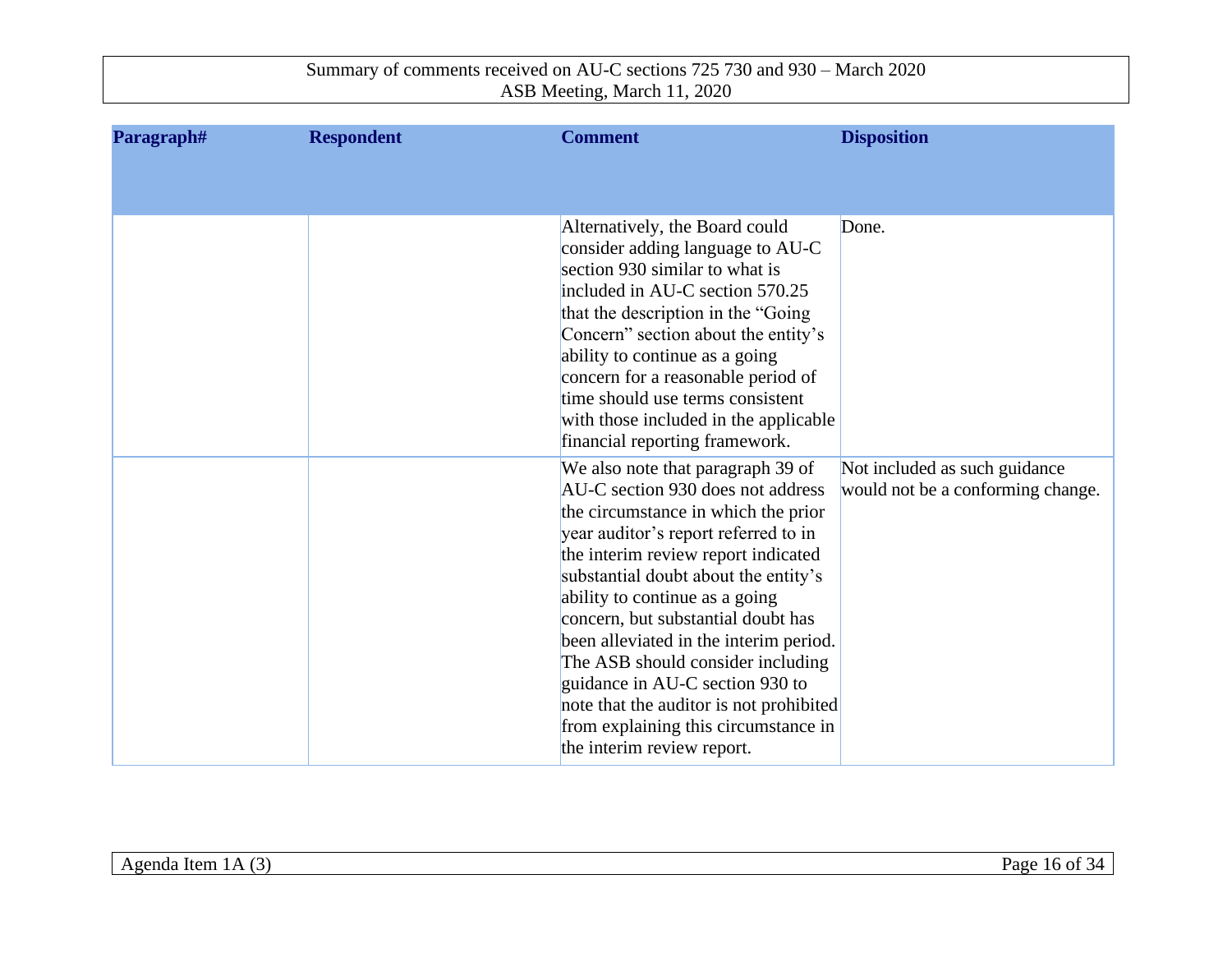| Paragraph#                                                     | <b>Respondent</b>       | <b>Comment</b>                                                                                                                                                                                                                                                                                                                                                                                                                                                                                                                          | <b>Disposition</b>                                                                                              |
|----------------------------------------------------------------|-------------------------|-----------------------------------------------------------------------------------------------------------------------------------------------------------------------------------------------------------------------------------------------------------------------------------------------------------------------------------------------------------------------------------------------------------------------------------------------------------------------------------------------------------------------------------------|-----------------------------------------------------------------------------------------------------------------|
| AU-C section 930 -<br>paragraph .A68                           | 02 - Grant Thornton LLP | We found the reference to AU-C<br>570.A47 to be confusing. The<br>description in this paragraph does not<br>appear to align with the content of the<br>reference paragraph. Therefore, we<br>recommend deleting this application<br>paragraph. If the Board believes<br>application guidance related to<br>reporting is necessary, we suggest<br>referencing AU-C 570.A51.                                                                                                                                                              | No change made.                                                                                                 |
| AU-C section 930 -<br>paragraph .A76<br>(Illustrative Reports) | 05 - BDO USA LLP        | The following suggestion has been<br>provided for illustration 1 in Exhibit<br><b>B</b> - Illustrations of Auditor's Review<br>Reports on Interim Financial<br>Information; however, similar edits<br>are applicable to other illustrations<br>within Exhibit B.<br>Illustration 1 - A Review Report on<br>Interim Financial Information<br>We have reviewed the accompanying<br>Idescribe the interim financial<br>information or statements reviewed]<br>of ABC Company and its subsidiaries<br>as of September 30, 20X1, and for the | $A \text{greed}$ – with change, illustrative<br>reports are consistent with the<br>illustrations in PCAOB 4105. |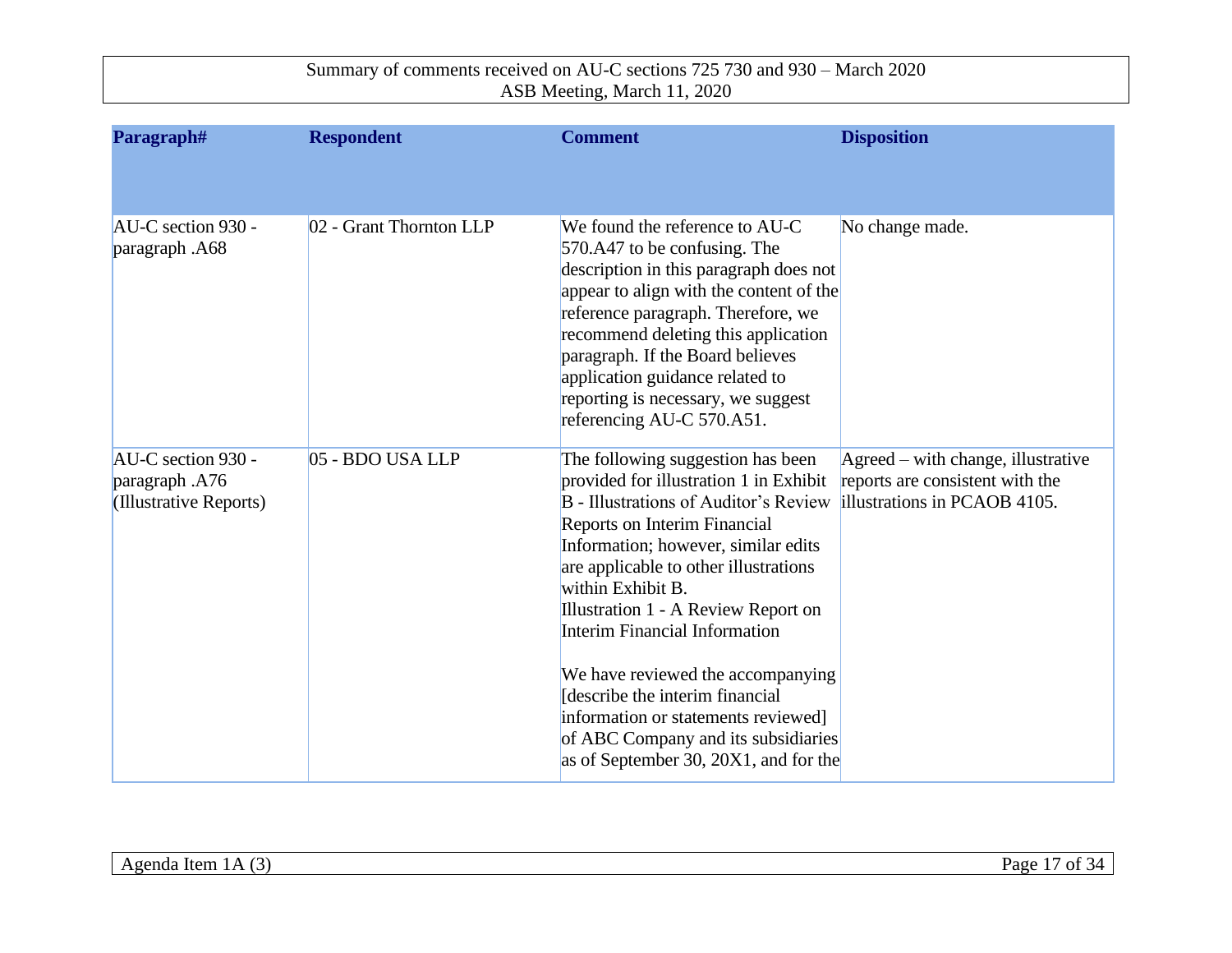| Paragraph#                                                     | <b>Respondent</b>                         | <b>Comment</b>                                                                                                                                                                                                                                                                                                                                                  | <b>Disposition</b> |
|----------------------------------------------------------------|-------------------------------------------|-----------------------------------------------------------------------------------------------------------------------------------------------------------------------------------------------------------------------------------------------------------------------------------------------------------------------------------------------------------------|--------------------|
|                                                                |                                           |                                                                                                                                                                                                                                                                                                                                                                 |                    |
|                                                                |                                           | three-month and nine-month periods<br>then ended, and the related notes to<br>the interim financial information<br>(collectively referred to as the<br>"interim financial information").                                                                                                                                                                        |                    |
| AU-C section 930 -<br>paragraph .A76<br>(Illustrative Reports) | 05 - BDO USA LLP                          | Illustration 2 - A Review Report on<br>Condensed Comparative Interim<br><b>Financial Information</b>                                                                                                                                                                                                                                                            | Agreed.            |
|                                                                |                                           | Based on our reviews, we are not<br>aware of any material modifications<br>that should be made to the<br>accompanying condensed interim<br>financial information for it to be in<br>accordance with [identify the<br>applicable financial reporting<br>framework; for example, accounting<br>principles generally accepted in the<br>United States of Americal. |                    |
| AU-C section 930 -<br>paragraph .A76<br>(Illustrative Reports) | 14 – PricewaterhouseCoopers<br><b>LLP</b> | Paragraph A76, all Illustrations -<br>There is a typographical error in the<br>last sentence of the Basis for Review<br>Results section - "relative" should be<br>changed to "relevant ethical"<br>requirements" to align with AU-C<br>section 700.                                                                                                             | Done.              |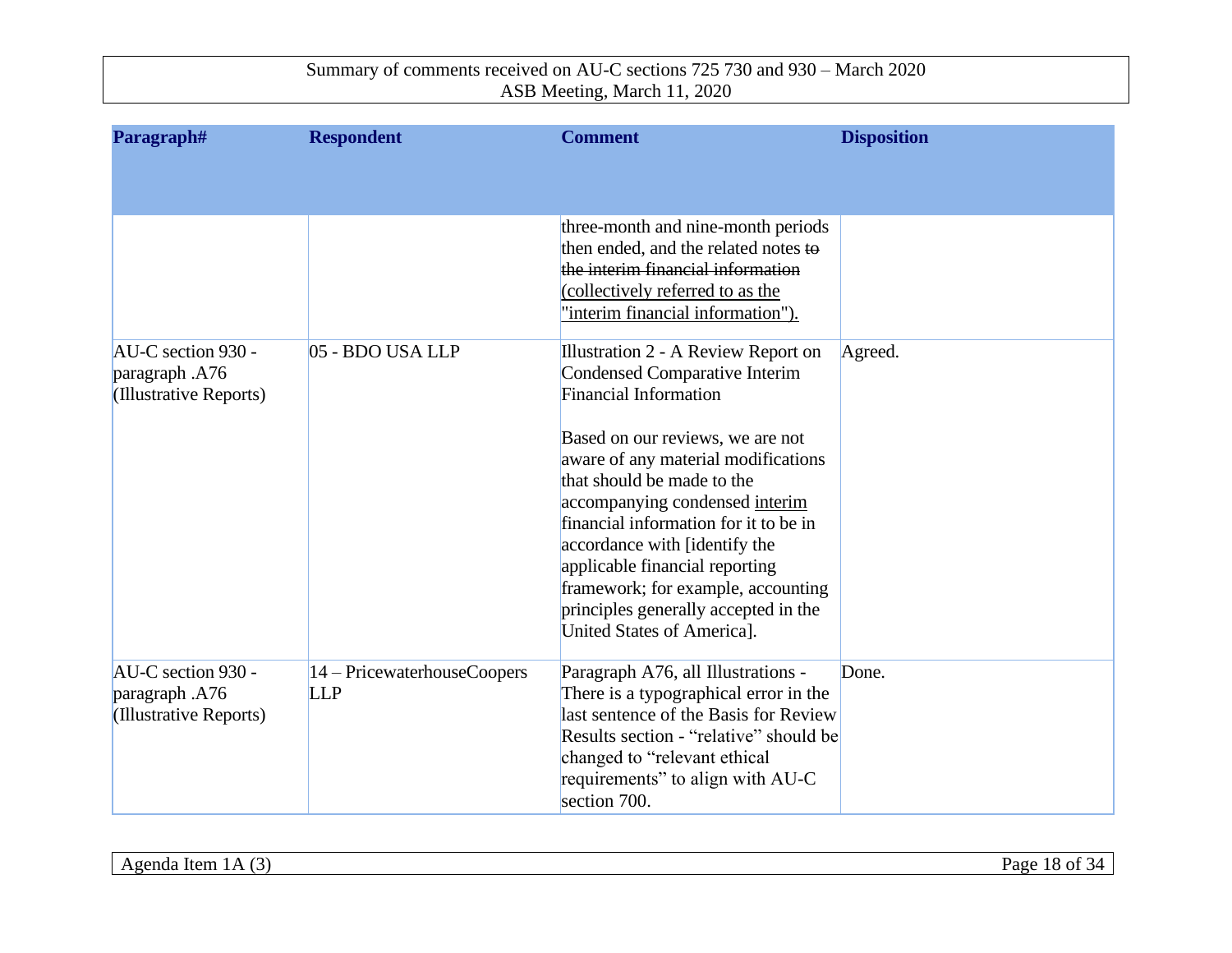| Paragraph# | <b>Respondent</b> | <b>Comment</b>                                                                                                                                                                                                                                                                                                                                                                                                                                                                                                                                                                                                                                                                                                                                                                                                                                                                                       | <b>Disposition</b>                                                                                                |
|------------|-------------------|------------------------------------------------------------------------------------------------------------------------------------------------------------------------------------------------------------------------------------------------------------------------------------------------------------------------------------------------------------------------------------------------------------------------------------------------------------------------------------------------------------------------------------------------------------------------------------------------------------------------------------------------------------------------------------------------------------------------------------------------------------------------------------------------------------------------------------------------------------------------------------------------------|-------------------------------------------------------------------------------------------------------------------|
|            |                   |                                                                                                                                                                                                                                                                                                                                                                                                                                                                                                                                                                                                                                                                                                                                                                                                                                                                                                      |                                                                                                                   |
|            |                   | Paragraph A76, Illustration $#2$ – The Done<br>illustrative heading of "Results of<br><b>Review of Condensed Interim</b><br>Financial Information" does not<br>align to the requirement in AU-C<br>section 930.31c, "Results of Review"<br>of Interim Financial Information." If<br>the intention of AU-C section<br>930.31c is to allow flexibility in the<br>title, we recommend that the phrase<br>"or other appropriate heading" be<br>added to AU-C section 930.31c.<br>Paragraph A76, Illustration $#2$ – The<br>illustration contains a subheading of<br>"Report on Condensed Balance<br>Sheet as of [date]." We note that<br>PCAOB standards do not require this<br>subheading, nor do we see a similar<br>requirement in the Exposure Draft.<br>Accordingly, we do not believe that<br>this heading should appear in an<br>illustration as it could be<br>misinterpreted as being required. | The additional paragraph is included<br>in the extant illustration. A change<br>would not be a conforming change. |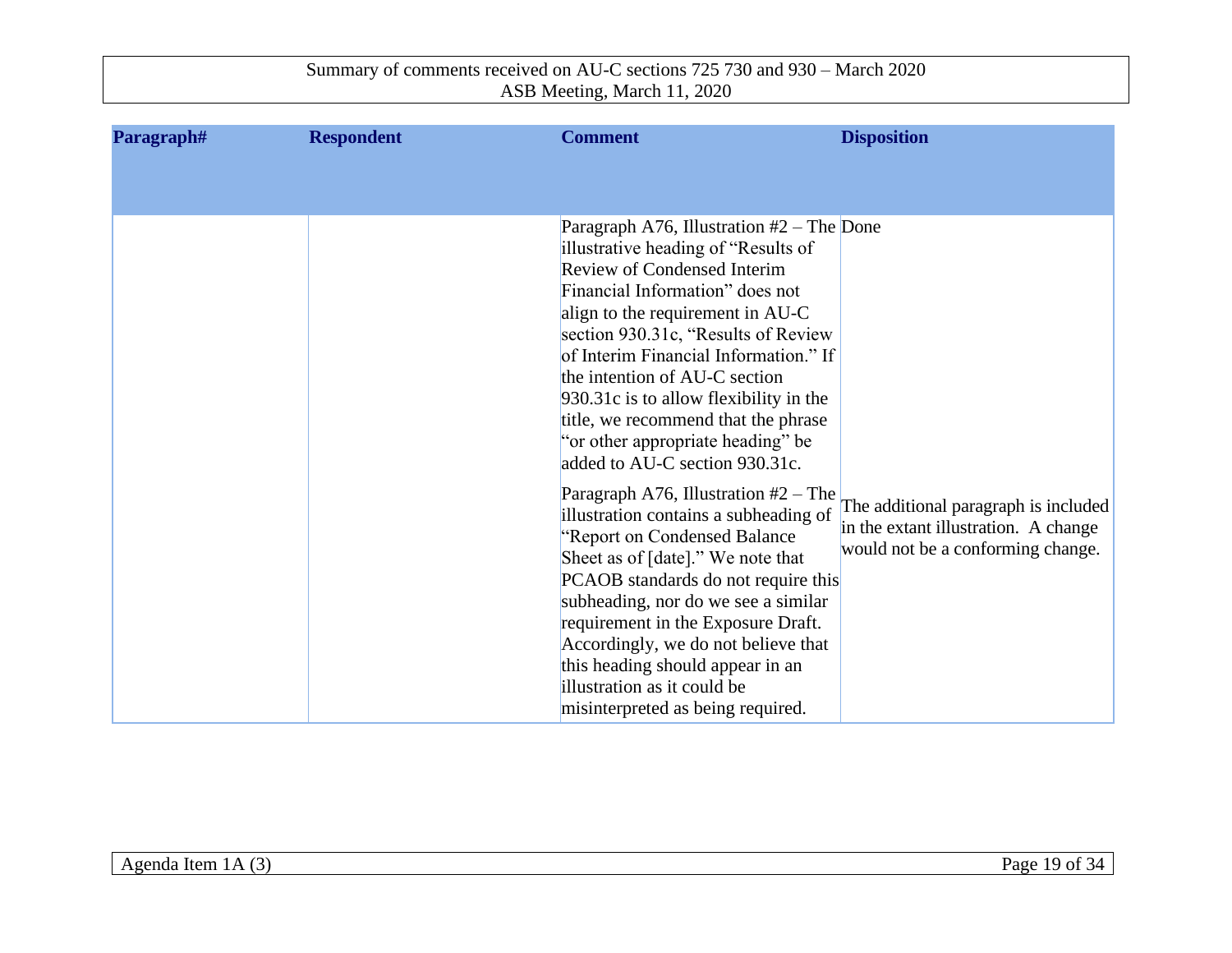| Paragraph#                           | <b>Respondent</b>                            | <b>Comment</b>                                                  | <b>Disposition</b> |
|--------------------------------------|----------------------------------------------|-----------------------------------------------------------------|--------------------|
|                                      |                                              |                                                                 |                    |
|                                      |                                              |                                                                 |                    |
| AU-C section 930 -<br>paragraph .A77 | $ 14 -$ PricewaterhouseCoopers<br><b>LLP</b> | We considered the illustrative<br>reports in Exhibit C when the | Done               |
| (Illustrative Reports)               |                                              | auditor's review report is modified.                            |                    |
|                                      |                                              | The requirements in AU-C section                                |                    |
|                                      |                                              | 930 do not address how the new                                  |                    |
|                                      |                                              | required heading "Basis for Review                              |                    |
|                                      |                                              | Results" would be amended when                                  |                    |
|                                      |                                              | the auditor's review conclusion is                              |                    |
|                                      |                                              | modified. Rather, the illustrative                              |                    |
|                                      |                                              | examples retain the notion of a Basis                           |                    |
|                                      |                                              | for Modification Paragraph, but do                              |                    |
|                                      |                                              | not illustrate how the remainder of                             |                    |
|                                      |                                              | the report would be structured. We                              |                    |
|                                      |                                              | recommend Exhibit C include the                                 |                    |
|                                      |                                              | entirety of the report, and we provide                          |                    |
|                                      |                                              | a suggested revised presentation in                             |                    |
|                                      |                                              | the Appendix to this letter. We do                              |                    |
|                                      |                                              | not think the Basis for Modification                            |                    |
|                                      |                                              | Paragraph heading is necessary as it                            |                    |
|                                      |                                              | is not required by AU-C section 930                             |                    |
|                                      |                                              | and is confusing when viewed with                               |                    |
|                                      |                                              | the other required headings. While                              |                    |
|                                      |                                              | this is somewhat inconsistent with                              |                    |
|                                      |                                              | AU-C section 700 (which requires                                |                    |
|                                      |                                              | the Basis for Opinion heading to be                             |                    |
|                                      |                                              | modified), it aligns more closely                               |                    |
|                                      |                                              | with PCAOB AS 4105 and, in our                                  |                    |
|                                      |                                              | view, results in a report that is easier<br>to understand.      |                    |
|                                      |                                              |                                                                 |                    |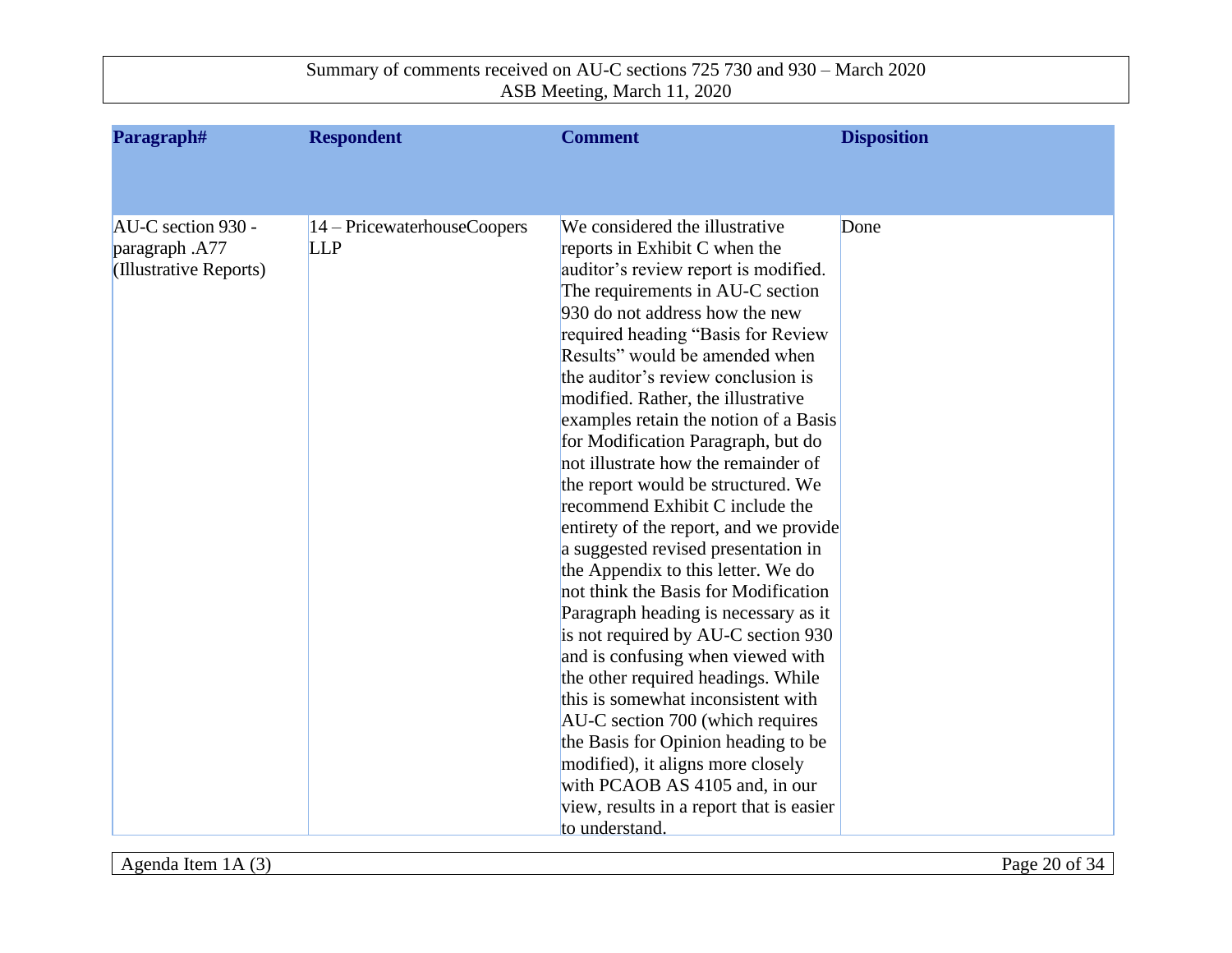| Paragraph#                                                                                | <b>Respondent</b>                                              | Comment                                                                                                                                                                                                                                                                   | <b>Disposition</b> |
|-------------------------------------------------------------------------------------------|----------------------------------------------------------------|---------------------------------------------------------------------------------------------------------------------------------------------------------------------------------------------------------------------------------------------------------------------------|--------------------|
| $AU-C$ section 930 -<br>paragraph .A78<br>(Illustrations of Going)<br>Concern Paragraphs) | 06 - Tennessee Department of<br>Audit, Division of State Audit | On page 31 in the description of the<br>illustrations, we believe the board<br>needs to clarify that the notes to the<br>financial statements appear to be<br>referring to the interim financial<br>statement notes, not the notes to the<br>annual financial statements. | Agreed.            |

## **Responses to Request for AU-C section 930 Comment #1**

| <b>Request for Comment #1</b>                                                |
|------------------------------------------------------------------------------|
| 1. Are the proposed amendments to AU-C section 930 appropriate and complete? |

#### **Detailed Responses**

| <b>Respondent</b>                                                                   | <b>Comment</b>                                                                                                                                                                                                                                                   | <b>Disposition</b>         |
|-------------------------------------------------------------------------------------|------------------------------------------------------------------------------------------------------------------------------------------------------------------------------------------------------------------------------------------------------------------|----------------------------|
| 01 - Michigan Office of the Auditor General Yes, they are complete and appropriate. | While we do regret the inconsistency with<br>other AU-C reporting requirements by not<br>including a section titled "Auditor's<br>Responsibility" in interim reports, the<br>underlying information is included in the<br>"Basis for Review Results" section and | See Discussion Memorandum. |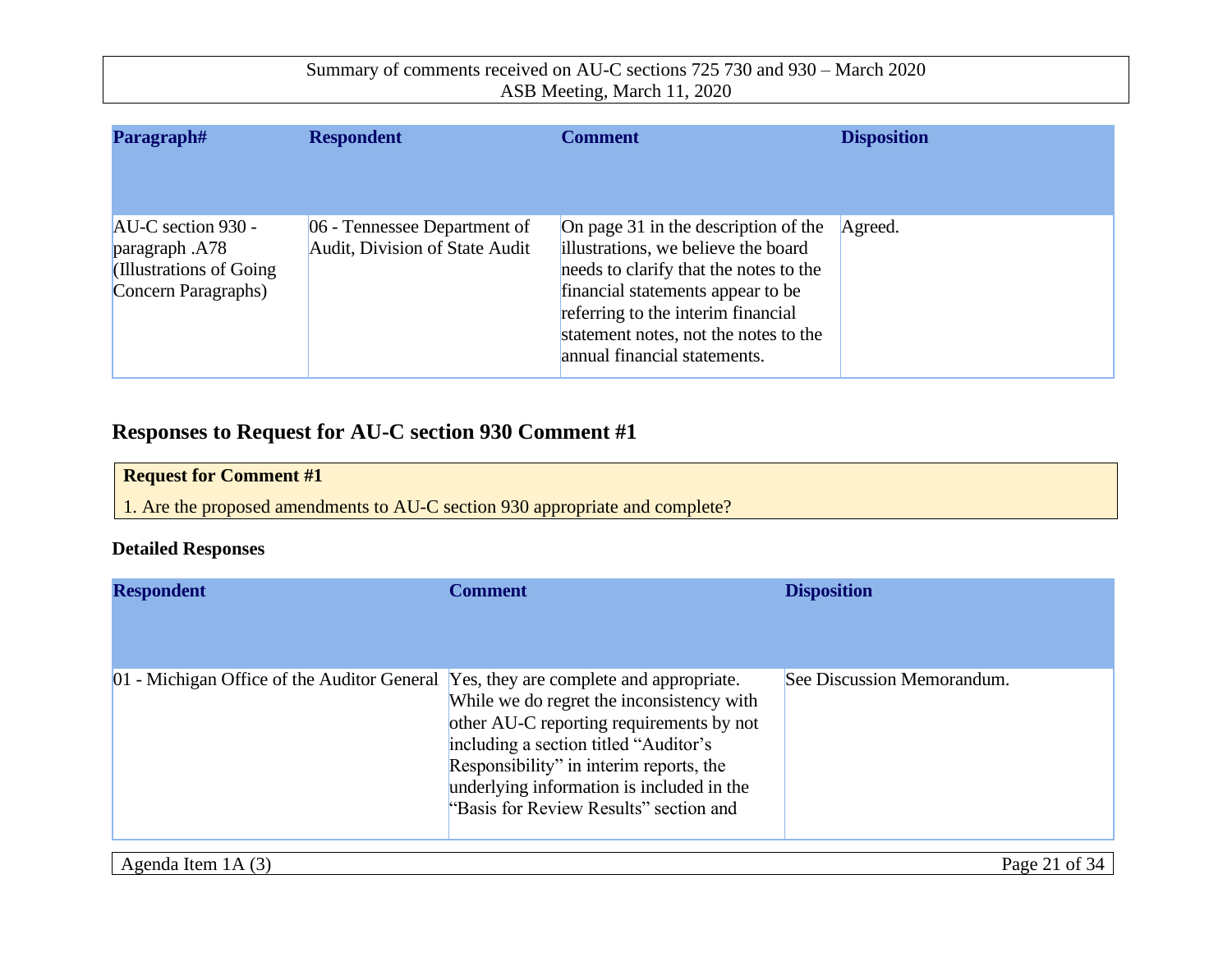| <b>Respondent</b>       | <b>Comment</b>                                                                                                                                                                                                                                                                                                                                                                                                                                                                                                                                                                  | <b>Disposition</b> |
|-------------------------|---------------------------------------------------------------------------------------------------------------------------------------------------------------------------------------------------------------------------------------------------------------------------------------------------------------------------------------------------------------------------------------------------------------------------------------------------------------------------------------------------------------------------------------------------------------------------------|--------------------|
|                         |                                                                                                                                                                                                                                                                                                                                                                                                                                                                                                                                                                                 |                    |
|                         | readers will receive the same information.<br>We have no suggested changes.                                                                                                                                                                                                                                                                                                                                                                                                                                                                                                     |                    |
| 02 - Grant Thornton LLP | We generally support the proposed<br>amendments to AU-C section 930. While we<br>recognize that minimizing the unnecessary<br>differences with PCAOB Auditing Standard<br>$ (AS)$ 4105, Reviews of Interim Financial<br>Information, could be beneficial, we<br>encourage the Board to keep the proposed<br>amendments closely aligned with SAS 134.<br>We believe the Board has struck a reasonable<br>balance in the amendments as proposed, and<br>we particularly support including a section<br>on management's responsibilities for the<br>interim financial information. |                    |
| 03 - Ernst & Young LLP  | We support the ASB's proposal to amend<br>AU-C section 930 to conform with SAS No.<br>134 and also align with the requirements in<br>Auditing Standard (AS) 4105, Reviews of<br>Interim Financial Information, issued by the<br><b>Public Company Accounting Standards</b><br>Board (PCAOB). However, we recommend<br>the revisions that we describe in Attachment<br>B and our response to question 3 below.                                                                                                                                                                   |                    |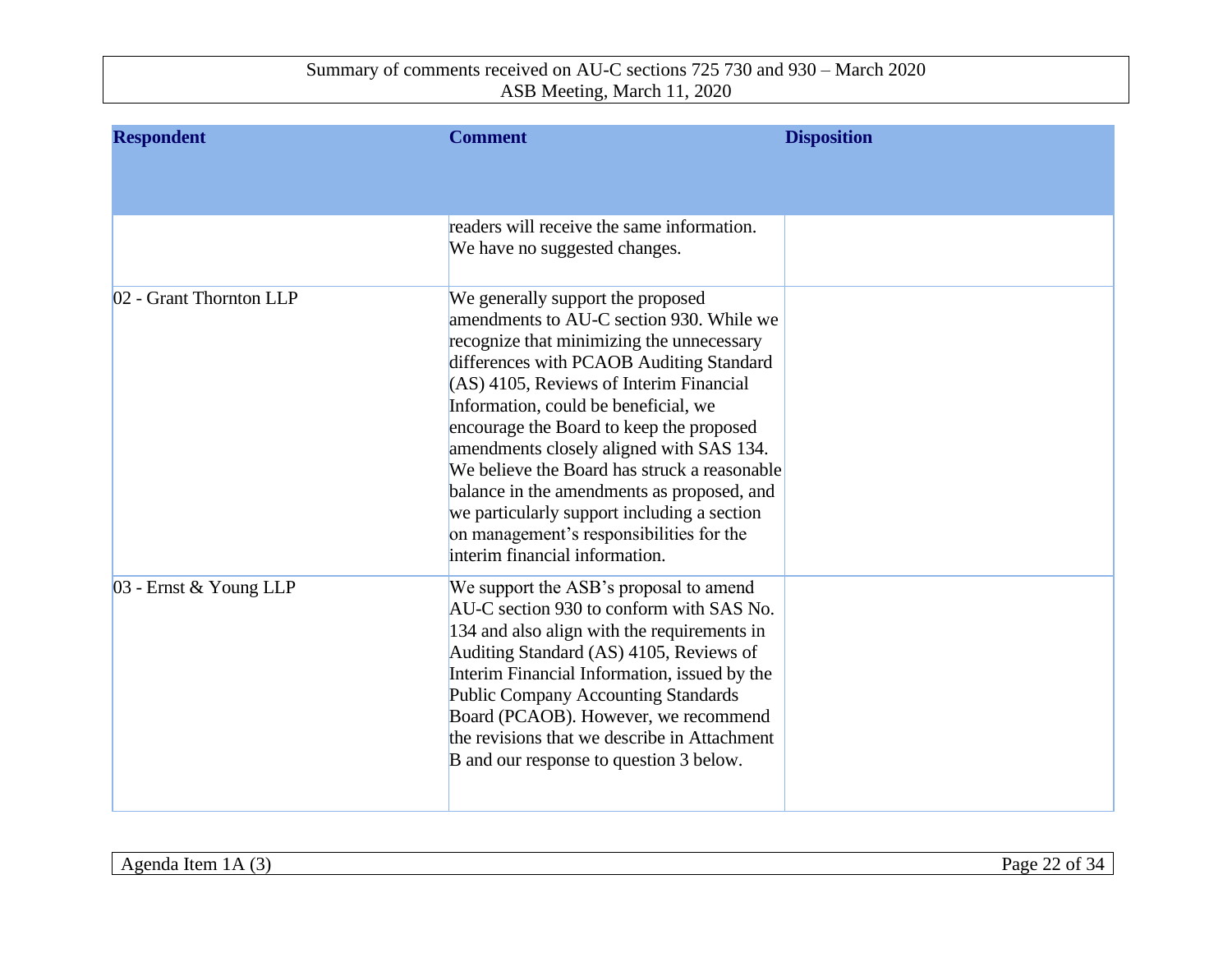| <b>Respondent</b>                                                   | <b>Comment</b>                                                                                                                                                                                                                 | <b>Disposition</b> |
|---------------------------------------------------------------------|--------------------------------------------------------------------------------------------------------------------------------------------------------------------------------------------------------------------------------|--------------------|
|                                                                     |                                                                                                                                                                                                                                |                    |
| 04 - Texas Society of CPAs                                          | We have no objections to the proposed<br>amendments for AU-C 930 and believe the<br>amendments are appropriate and complete.                                                                                                   |                    |
| 05 - BDO USA LLP                                                    | Other than the editorial comments and<br>suggestions listed in Appendix A, we find the<br>amendments to AU-C section 930 to be<br>appropriate and complete.                                                                    |                    |
| 06 - Tennessee Department of Audit,<br>Division of State Audit      | We agree the proposed amendments are<br>appropriate and complete.                                                                                                                                                              |                    |
| 07 - Commonwealth of Virginia, Auditor of<br><b>Public Accounts</b> | We agree with the proposed changes to<br>existing standards, including the illustrative<br>reports, and believe the changes are<br>consistent with SAS Nos. 134 and 137.                                                       |                    |
| 08 - Deloitte & Touche LLP                                          | D&T believes, except for the amendment<br>addressed by question 3 below and proposed<br>editorial recommendations in Appendix B,<br>that the changes pertaining to proposed AU-<br>C section 930 are appropriate and complete. |                    |
| 09 - Office of the Washington State Auditor                         | Our Office does not perform reviews of<br>interim financial information and does not<br>have comments regarding this section.                                                                                                  |                    |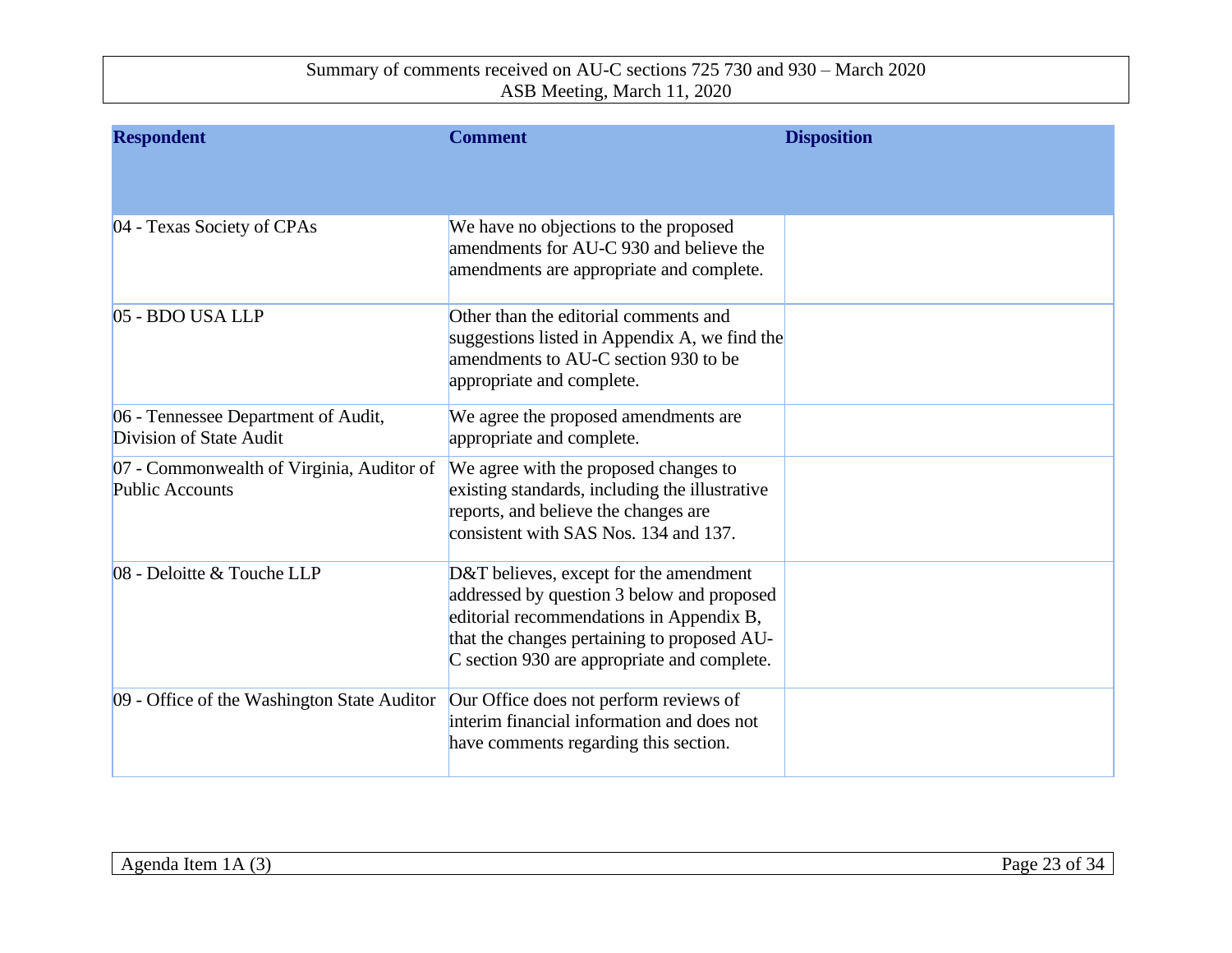| <b>Respondent</b>               | <b>Comment</b>                                                                                                                                                                                                                                       | <b>Disposition</b> |
|---------------------------------|------------------------------------------------------------------------------------------------------------------------------------------------------------------------------------------------------------------------------------------------------|--------------------|
| 12 - Florida Institute of CPAs  | The Committee believes that the proposed<br>amendments to AU-C section 930 are<br>appropriate and complete.                                                                                                                                          |                    |
| 13- KPMG LLP                    | The revisions to AU-C 930 for<br>harmonization with the requirements in<br>PCAOB AS 4105, including the placement<br>of the auditor's review conclusion at the<br>beginning of the review report on interim<br>financial information is appropriate. |                    |
| 14 – PricewaterhouseCoopers LLP | We generally believe the proposed<br>amendments to AU-C section 930 are<br>appropriate and complete, in particular<br>aligning the form and content of paragraph<br>31 of AU-C section 930 to the form and<br>content of AU-C section 700.           |                    |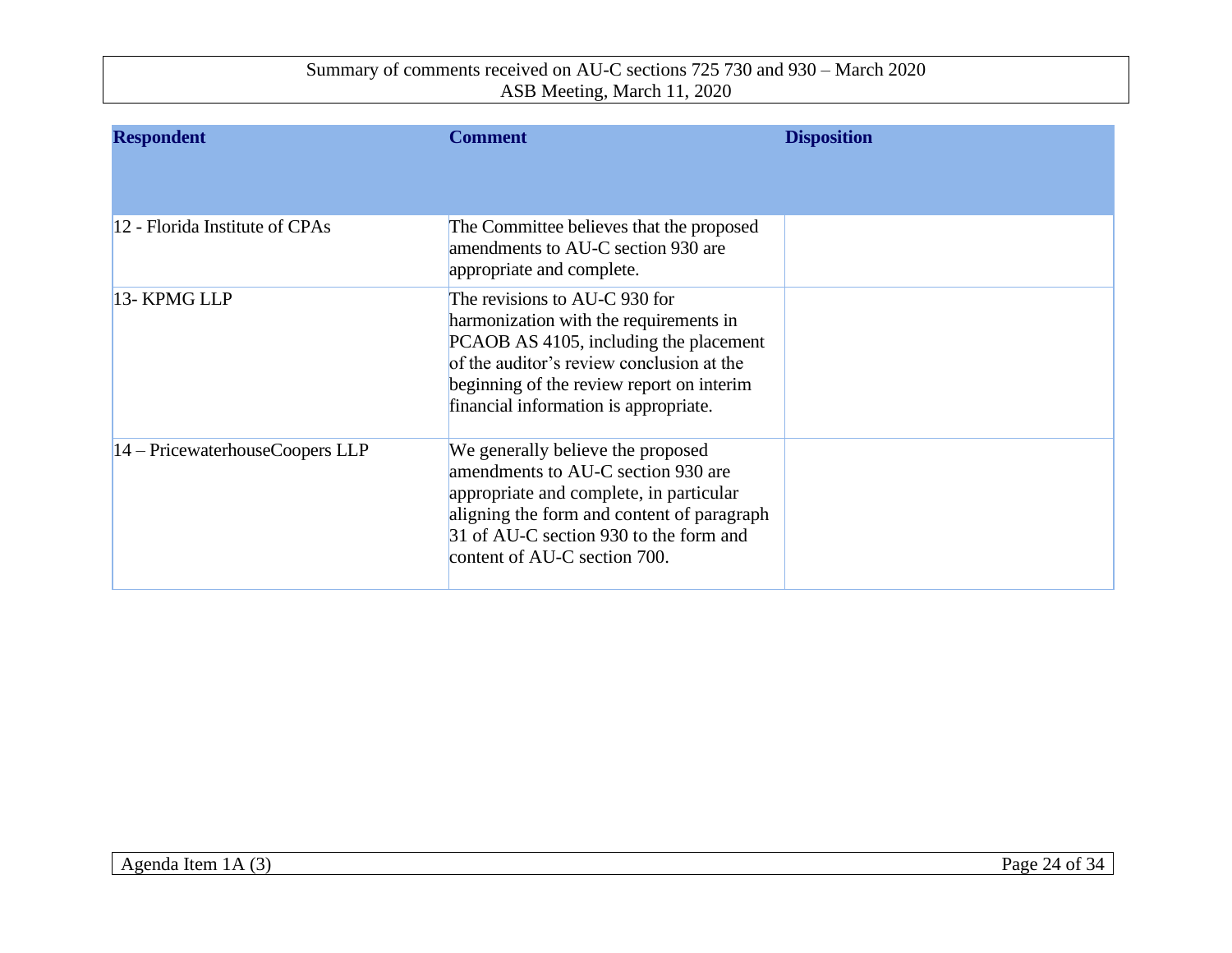### **Responses to Request for AU-C section 930 Comment #2**

#### **Request for Comment #2**

2. Should the reporting requirements in paragraph .31 include revisions for harmonization with the requirements in PCAOB AS 4105, including the placement of the auditor's review conclusion at the beginning of the review report on interim financial information?

#### **Detailed Responses**

| <b>Respondent</b>      | <b>Comment</b>                                                                                                                                                                                                                                                                                                                                                                                                                                   | <b>Disposition</b> |
|------------------------|--------------------------------------------------------------------------------------------------------------------------------------------------------------------------------------------------------------------------------------------------------------------------------------------------------------------------------------------------------------------------------------------------------------------------------------------------|--------------------|
|                        | 01 - Michigan Office of the Auditor General Yes, we agree with the proposed guidance<br>to move the auditor's conclusion on the<br>review engagement to the first section of the                                                                                                                                                                                                                                                                 |                    |
|                        | auditor's report as it is the most direct way<br>of communicating the results of the<br>engagement and to be consistent with other<br>AICPA and PCAOB reporting.                                                                                                                                                                                                                                                                                 |                    |
| 03 - Ernst & Young LLP | We support the harmonization of the<br>reporting requirements in paragraph 31 of<br>AU-C section 930, including the placement<br>of the auditor's review conclusion at the<br>beginning of the review report on interim<br>financial information, with the requirements<br>in PCAOB 4105. Our recommendations and<br>other editorial comments on the proposed<br>amendments to paragraph 31 of AU-C<br>section 930 are included in Attachment B. |                    |
|                        |                                                                                                                                                                                                                                                                                                                                                                                                                                                  |                    |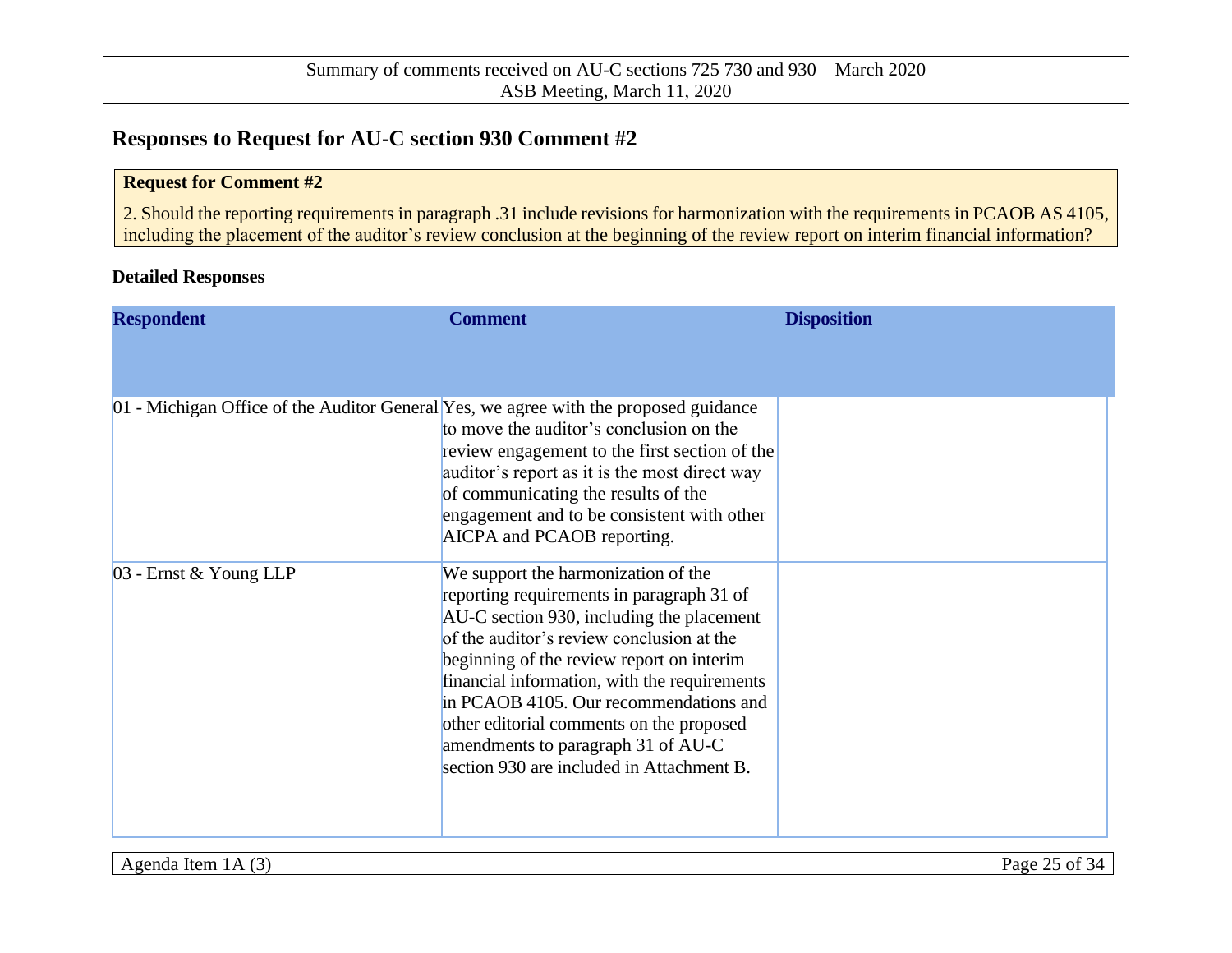| <b>Respondent</b>                                              | <b>Comment</b>                                                                                                                                                                                                                                                                                                                                                                                                                                                      | <b>Disposition</b>         |
|----------------------------------------------------------------|---------------------------------------------------------------------------------------------------------------------------------------------------------------------------------------------------------------------------------------------------------------------------------------------------------------------------------------------------------------------------------------------------------------------------------------------------------------------|----------------------------|
|                                                                |                                                                                                                                                                                                                                                                                                                                                                                                                                                                     |                            |
| 04 - Texas Society of CPAs                                     | We agree that it is appropriate to place the<br>auditor's review conclusion at the beginning<br>of the review report.                                                                                                                                                                                                                                                                                                                                               |                            |
| 05 - BDO USA LLP                                               | Yes, we are supportive of the revisions to<br>paragraph .31, including revisions to<br>harmonize with the requirements in PCAOB<br>AS 4105. We find the placement of the<br>auditor's review conclusion at the beginning<br>of the review report on interim financial<br>information to be appropriate and consistent<br>with the requirements in SAS No. 134.                                                                                                      |                            |
| 06 - Tennessee Department of Audit,<br>Division of State Audit | We agree with placing the review conclusion<br>at the beginning of the review report because<br>of consistency with SASs 134 and 137. We<br>believe consistency with the SASs should not<br>be substantively compromised to harmonize<br>with PCAOB. On the other hand, we support<br>harmonization in general. However, we<br>disagree with removing the separate section<br>for "Auditor's Responsibilities." We believe<br>the board should consider maintaining | See Discussion Memorandum. |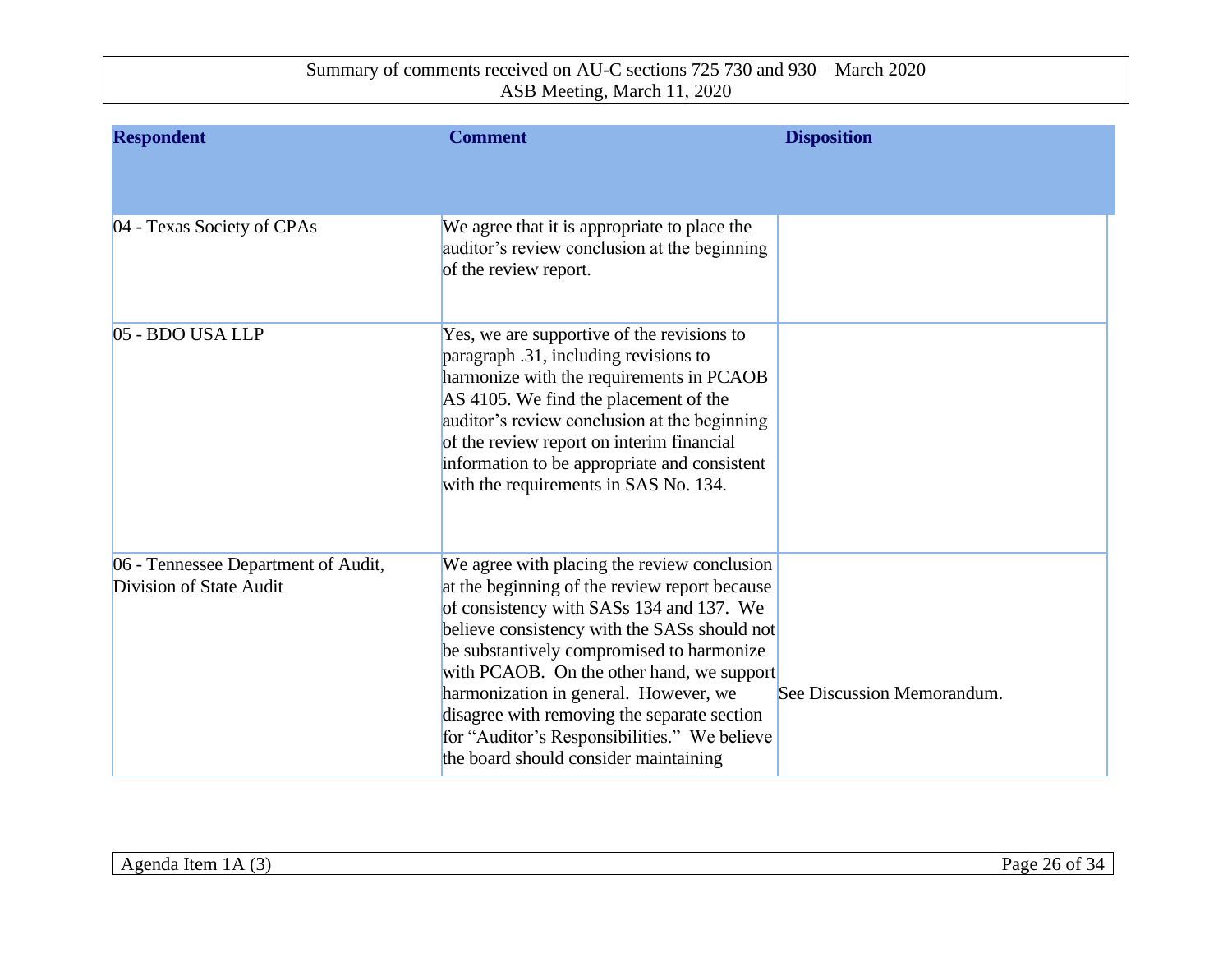| <b>Respondent</b>              | <b>Comment</b>                                                                                                                                                                                                                                                                                                                                                                                                                   | <b>Disposition</b>                                                                                                                 |
|--------------------------------|----------------------------------------------------------------------------------------------------------------------------------------------------------------------------------------------------------------------------------------------------------------------------------------------------------------------------------------------------------------------------------------------------------------------------------|------------------------------------------------------------------------------------------------------------------------------------|
|                                |                                                                                                                                                                                                                                                                                                                                                                                                                                  |                                                                                                                                    |
|                                | separate sections for "Management's<br>Responsibilities" and the "Auditor's<br>Responsibilities," which should better inform<br>a user's understanding. In addition, we<br>suggest the ASB consider including a<br>statement that the auditor's review objectives the auditing standards and suggested that it<br>are to provide limited assurance and issue a<br>conclusion report, to be consistent with SAS<br>134 reporting. | Another respondent commented that the<br>term "limited assurance" is not defined in<br>not be referenced in the proposed standard. |
| 08 - Deloitte & Touche LLP     | We concur with the approach adopted by the<br>ASB.                                                                                                                                                                                                                                                                                                                                                                               |                                                                                                                                    |
| 12 - Florida Institute of CPAs | The Committee agrees with the ASB's intent<br>to a) harmonize the reporting requirements in<br>paragraph .31 of AU-C section 930, Interim<br>Financial Information with those of the<br>PCAOB's AS 4105, Reviews of Interim<br>Financial Information and b) be in<br>conformity with the reporting requirements<br>of SAS No. 134 and SAS No. 137.                                                                               | See Discussion Memorandum.                                                                                                         |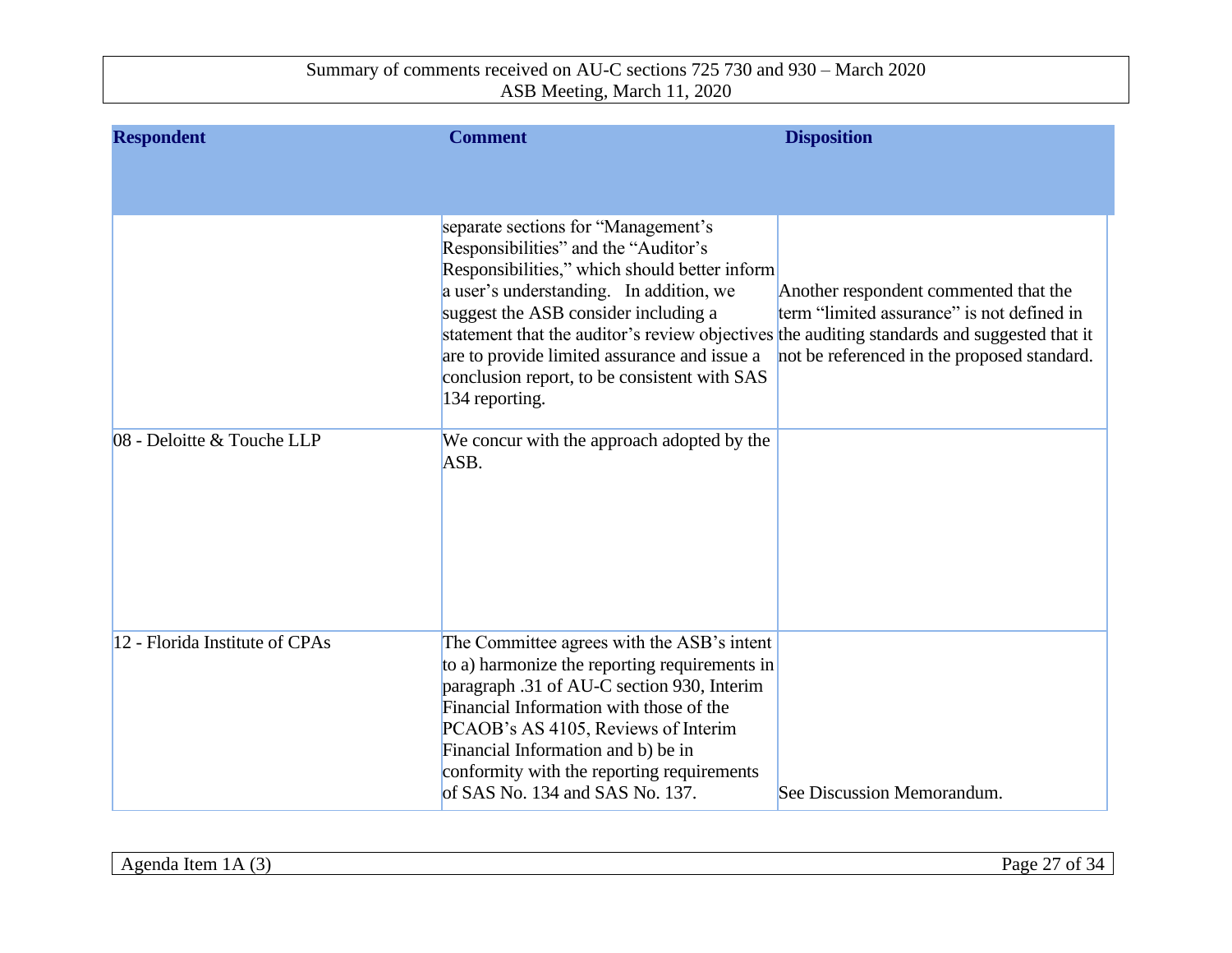| <b>Respondent</b>               | <b>Comment</b>                                                                                                                                                                                                                                                                                                                       | <b>Disposition</b> |
|---------------------------------|--------------------------------------------------------------------------------------------------------------------------------------------------------------------------------------------------------------------------------------------------------------------------------------------------------------------------------------|--------------------|
|                                 | However, the Committee believes additional<br>time might be considered to allow smaller<br>practitioners to get adequately prepared for<br>implementation.                                                                                                                                                                           |                    |
| 12 - Florida Institute of CPAs  | The Committee strongly agrees with the<br>proposed reporting requirements that<br>paragraph .31 should include revisions for<br>harmonization with the requirements in<br>PCAOB AS 4105, including the placement<br>of the auditor's review conclusion at the<br>beginning of the review report on interim<br>financial information. |                    |
| 14 - PricewaterhouseCoopers LLP | We generally agree with the manner of<br>presentation of the illustrative reports in<br>Exhibit B, noting this is both consistent with<br>SAS 134 and the PCAOB's presentation.                                                                                                                                                      |                    |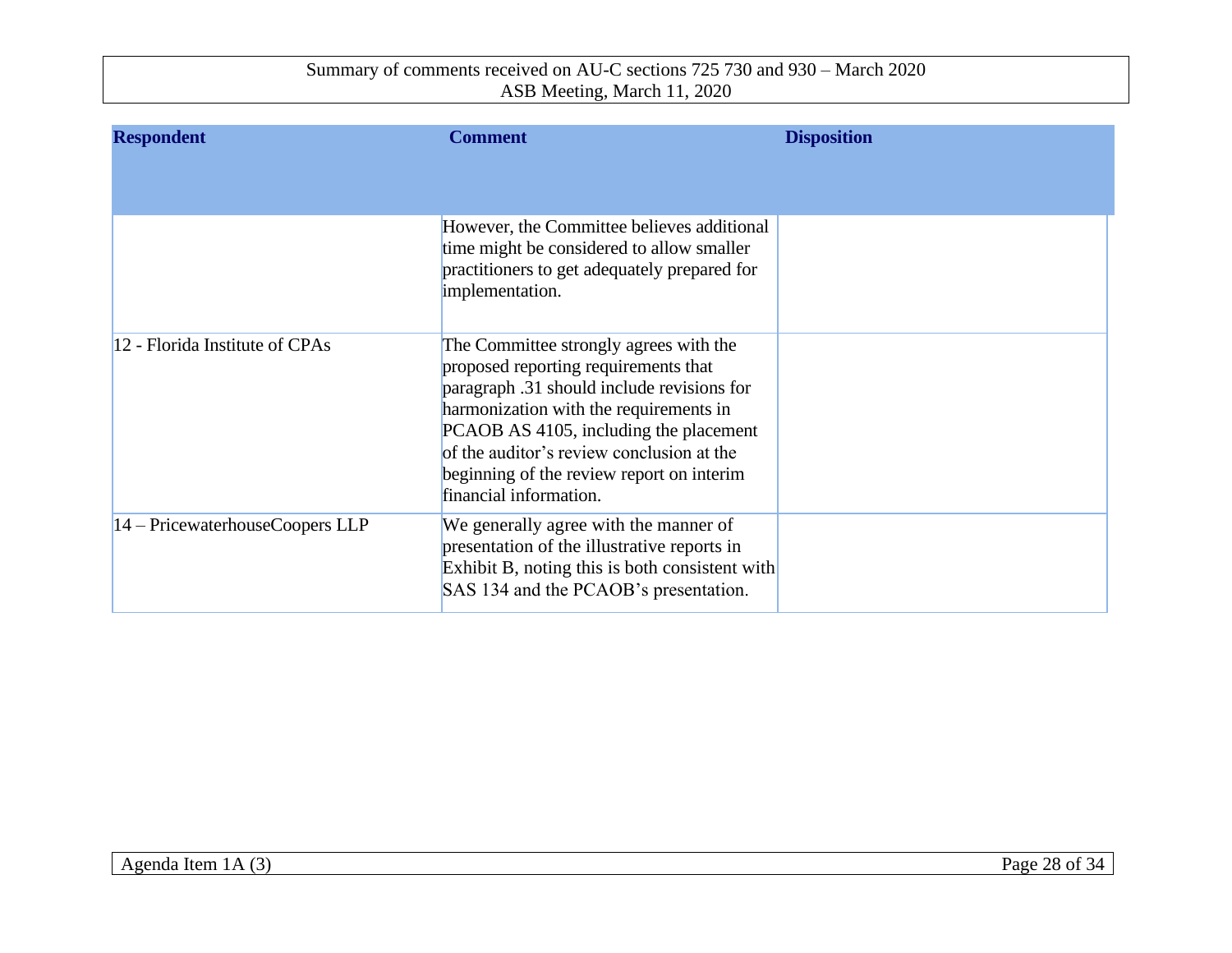## **Responses to Request for AU-C section 930 Comment #3**

| <b>Request for Comment #3</b>                                                                                         |  |
|-----------------------------------------------------------------------------------------------------------------------|--|
| 3. Do you agree with aligning the dating requirement to be consistent with that of PCAOB AS 4105 and AR-C section 90? |  |

#### **Detailed Responses**

| <b>Respondent</b>                                                                       | <b>Comment</b>                                                                                                                                                                                                                                                                                                                                                                                                                                                                   | <b>Disposition</b>                                                                                                                                    |
|-----------------------------------------------------------------------------------------|----------------------------------------------------------------------------------------------------------------------------------------------------------------------------------------------------------------------------------------------------------------------------------------------------------------------------------------------------------------------------------------------------------------------------------------------------------------------------------|-------------------------------------------------------------------------------------------------------------------------------------------------------|
|                                                                                         |                                                                                                                                                                                                                                                                                                                                                                                                                                                                                  |                                                                                                                                                       |
| 01 - Michigan Office of the Auditor General Yes, dating the report should be consistent | with PCAOB AS 4105 and AR-C Section 90.<br>Consistency among these standards will<br>benefit auditors in applying the standard and<br>would meet an expectation of consistency<br>among users                                                                                                                                                                                                                                                                                    |                                                                                                                                                       |
| 02 - Grant Thornton LLP                                                                 | We do not agree with aligning the<br>requirement for dating the auditor's report so reference to "limited assurance."<br>that it is consistent with those requirements<br>in PCAOB AS 4105 and AR-C section 90,<br>Review of Financial Statements. While we<br>do not believe the differences between the<br>proposed language and the existing language<br>in both SAS 134 and AT-C section 210,<br>Review Engagements would create<br>significant number of differences in the | Revised dating requirement to remove any<br>Otherwise, the requirement is consistent<br>with the requirement in paragraph .43 of<br>AU-C section 700. |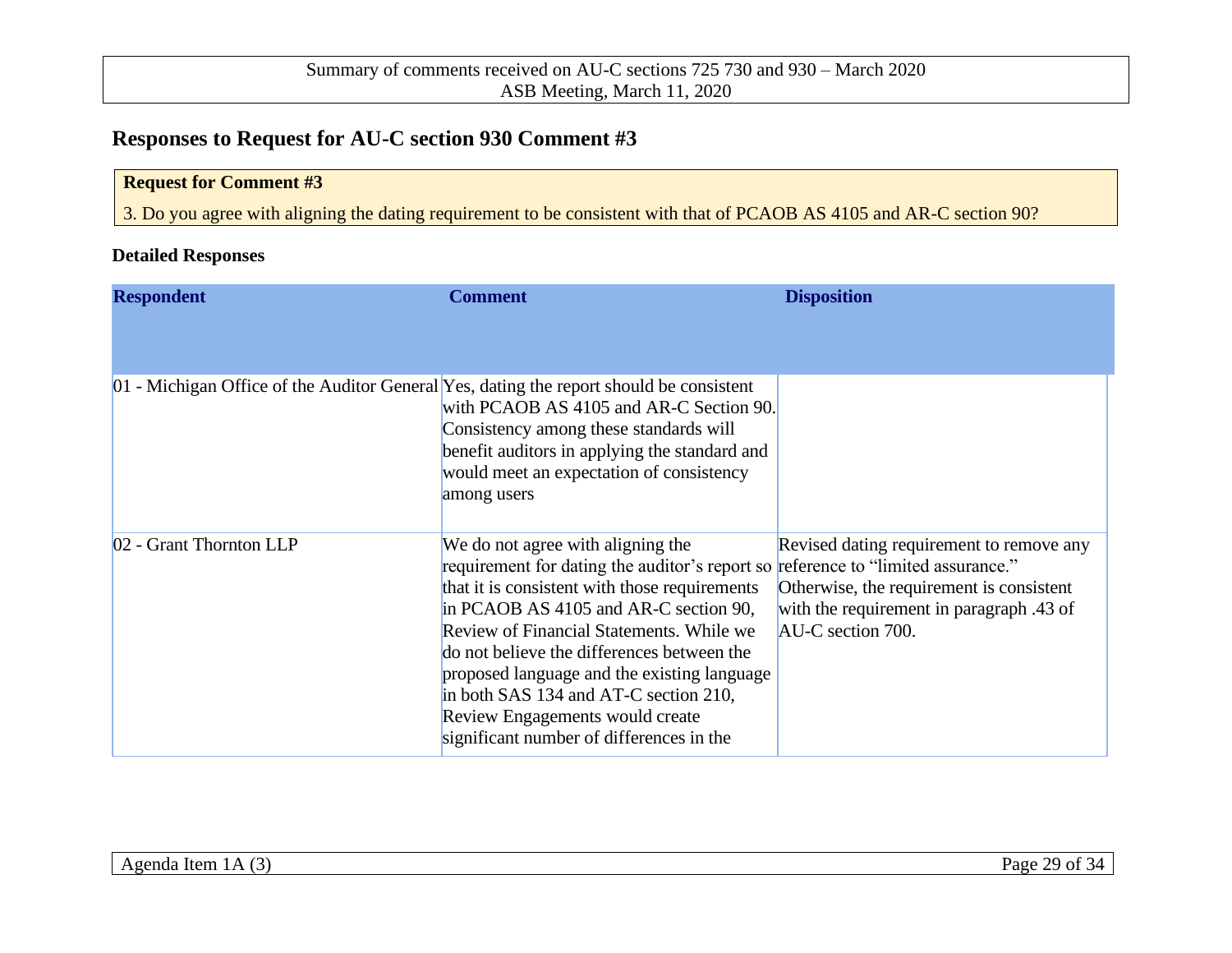| <b>Respondent</b>          | <b>Comment</b>                                                                                                                                                                                                                                                                                                                                                                                  | <b>Disposition</b> |
|----------------------------|-------------------------------------------------------------------------------------------------------------------------------------------------------------------------------------------------------------------------------------------------------------------------------------------------------------------------------------------------------------------------------------------------|--------------------|
|                            |                                                                                                                                                                                                                                                                                                                                                                                                 |                    |
|                            | actual dating of reports, we are concerned<br>that having different language to convey the<br>same meaning could be confusing,<br>particularly among AU-C sections.<br>Therefore, we encourage the Board to<br>reconsider the language used in the dating<br>requirement and suggest aligning it more<br>closely with the language used in SAS 134.                                             |                    |
| 03 - Ernst & Young LLP     | We recommend removing the phrase<br>"limited assurance as." The term "limited"<br>assurance" is not used elsewhere in AU-C<br>section 930, including the examples of<br>review reports. Making our suggested edit<br>would better align the wording with the<br>stated objective of the auditor, as described in<br>AU-C 930.05, and avoid any unintended<br>consequences, including confusion. | Done               |
| 04 - Texas Society of CPAs | We agree with aligning the dating<br>requirement with AR-C 90 and PCAOB AS<br>4105.                                                                                                                                                                                                                                                                                                             |                    |
| 05 - BDO USA LLP           | Yes.                                                                                                                                                                                                                                                                                                                                                                                            |                    |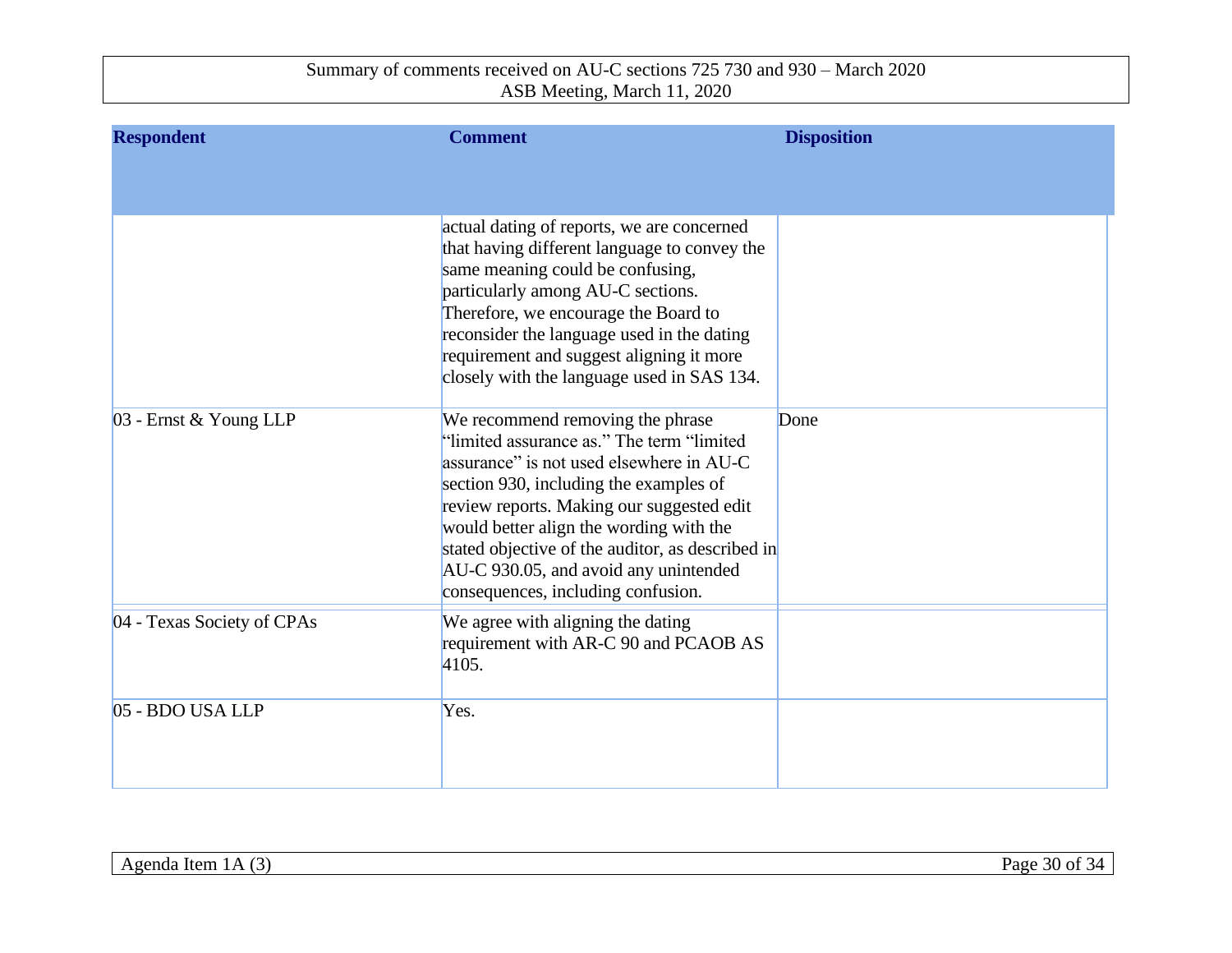| <b>Respondent</b>                                              | <b>Comment</b>                                                                                                                                                                                                                                                                                                                                                                                                                                                                                                                                                                                                                                                                                                                                                           | <b>Disposition</b> |
|----------------------------------------------------------------|--------------------------------------------------------------------------------------------------------------------------------------------------------------------------------------------------------------------------------------------------------------------------------------------------------------------------------------------------------------------------------------------------------------------------------------------------------------------------------------------------------------------------------------------------------------------------------------------------------------------------------------------------------------------------------------------------------------------------------------------------------------------------|--------------------|
|                                                                |                                                                                                                                                                                                                                                                                                                                                                                                                                                                                                                                                                                                                                                                                                                                                                          |                    |
| 06 - Tennessee Department of Audit,<br>Division of State Audit | We agree with aligning the dating<br>requirement.                                                                                                                                                                                                                                                                                                                                                                                                                                                                                                                                                                                                                                                                                                                        |                    |
| 08 - Deloitte & Touche LLP                                     | We do not agree with the approach taken by<br>the ASB to align the dating requirement to be<br>consistent with that of PCAOB Auditing<br>Standard (AS) 4105, Reviews of Interim<br>Financial Information, and AR-C section 90,<br>Review of Financial Statements, thereby<br>requiring that the review report "be dated no<br>earlier than the date on which the auditor<br>completed procedures sufficient to obtain<br>limited assurance as a basis for reporting<br>whether the auditor is aware of any material<br>modifications that should be made to the<br>interim financial information in order for it to<br>be in accordance with the applicable<br>financial reporting framework " This is<br>contrary to existing requirements in both of<br>the following: |                    |
|                                                                | Paragraph .19 of AU-C section 220,<br><b>Quality Control for an Engagement</b>                                                                                                                                                                                                                                                                                                                                                                                                                                                                                                                                                                                                                                                                                           |                    |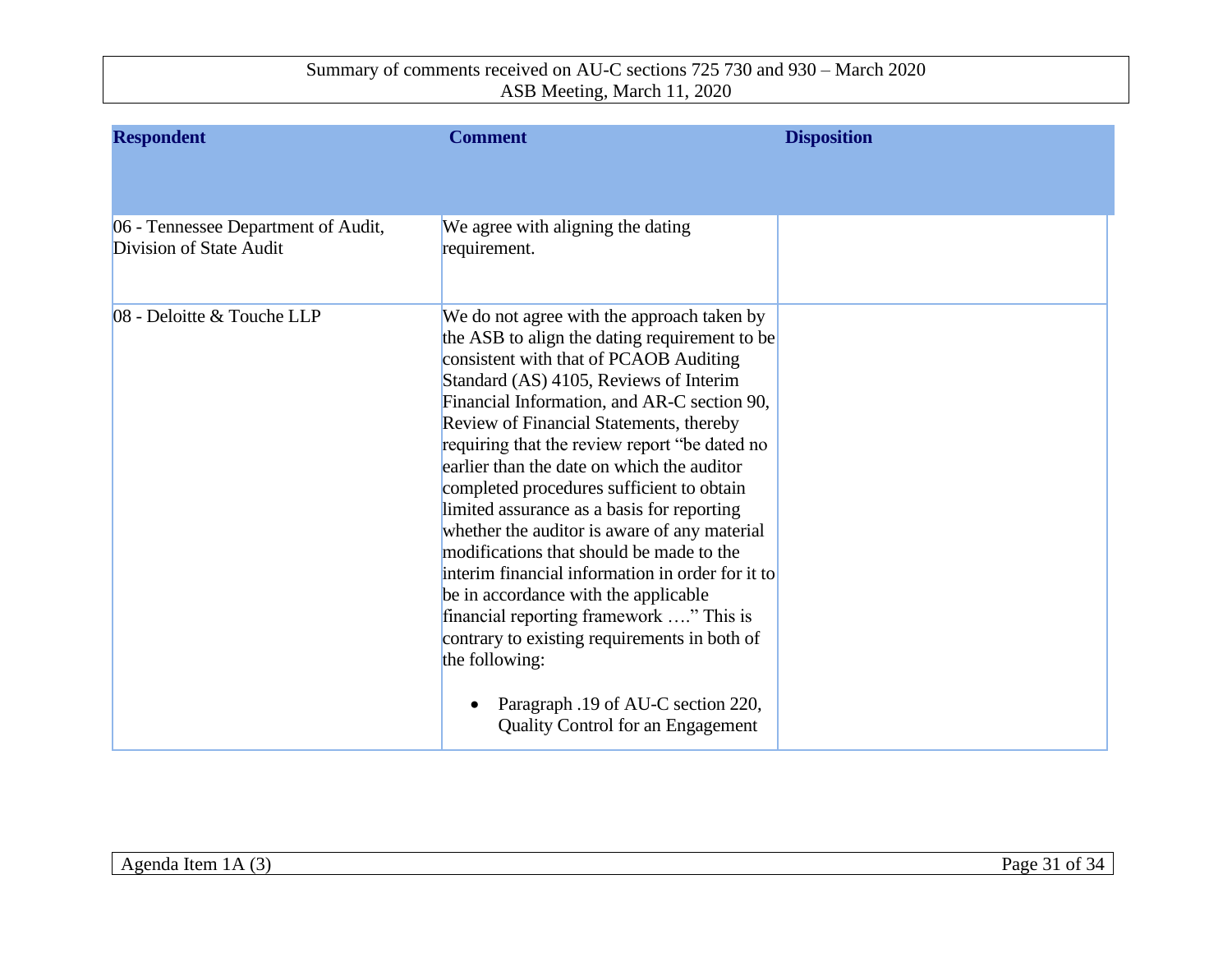| <b>Respondent</b> | <b>Comment</b>                                                                                                                                                                                                                                                                                                                                                                                                                                                                                                                                                        | <b>Disposition</b> |
|-------------------|-----------------------------------------------------------------------------------------------------------------------------------------------------------------------------------------------------------------------------------------------------------------------------------------------------------------------------------------------------------------------------------------------------------------------------------------------------------------------------------------------------------------------------------------------------------------------|--------------------|
|                   |                                                                                                                                                                                                                                                                                                                                                                                                                                                                                                                                                                       |                    |
|                   | Conducted in Accordance With<br><b>Generally Accepted Auditing</b><br>Standards, which states that "[o]n or<br>before the date of the auditor's report,<br>the engagement partner, through a<br>review of the audit documentation<br>and discussion with the engagement<br>team, be satisfied that sufficient<br>appropriate evidence has been<br>obtained to support the conclusions<br>reached and for the auditor's report to<br>be issued."                                                                                                                       |                    |
|                   | Paragraph .42 of AU-C section 700<br>$\bullet$<br>(SAS No. 134), which states that<br>"[t]he auditor's report should be<br>dated no earlier than the date on<br>which the auditor has obtained<br>sufficient appropriate audit evidence<br>on which to base the auditor's<br>opinion on the financial<br>statements"<br>If the requirements as drafted are adopted as<br>final, the auditor would have a different basis<br>for dating the auditor's interim review report<br>and the auditor's report on the financial<br>statements. D&T believes that this lack of |                    |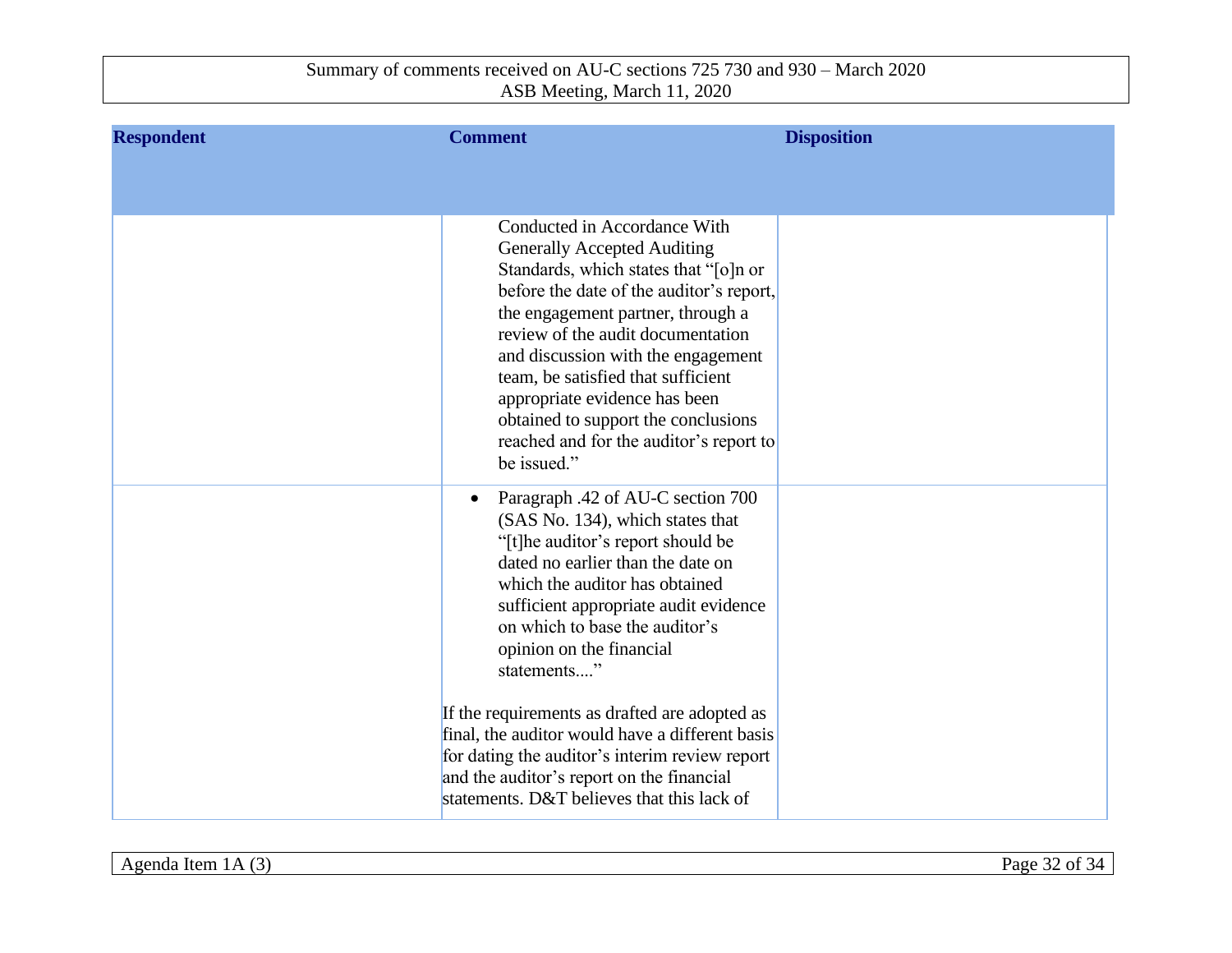| <b>Respondent</b> | <b>Comment</b>                                                                                                                                                                                                                                                                                                                                                                                                                                                                                                                                                                                                                                                              | <b>Disposition</b>                                                                                                                                                                         |
|-------------------|-----------------------------------------------------------------------------------------------------------------------------------------------------------------------------------------------------------------------------------------------------------------------------------------------------------------------------------------------------------------------------------------------------------------------------------------------------------------------------------------------------------------------------------------------------------------------------------------------------------------------------------------------------------------------------|--------------------------------------------------------------------------------------------------------------------------------------------------------------------------------------------|
|                   |                                                                                                                                                                                                                                                                                                                                                                                                                                                                                                                                                                                                                                                                             |                                                                                                                                                                                            |
|                   | consistency of the reporting elements across<br>the auditor reports will lead to confusion and<br>inadvertent misapplication of the<br>requirements.<br>Further, the term "limited assurance" is not<br>defined in the AU-C Glossary, Glossary of<br>Terms, nor is it used elsewhere in AU-C<br>section 930; consequently, the auditor will<br>not have the necessary context needed to<br>make the determination as to when the report<br>should be dated.<br>As such, we recommend that the requirement<br>be aligned with that in paragraph .42 of AU-<br>C section 700, the foundational auditing<br>standard for all auditor reports issued by<br>AICPA professionals. | Revised dating requirement to remove any<br>reference to "limited assurance."<br>Otherwise, the requirement is consistent<br>with the requirement in paragraph .43 of<br>AU-C section 700. |